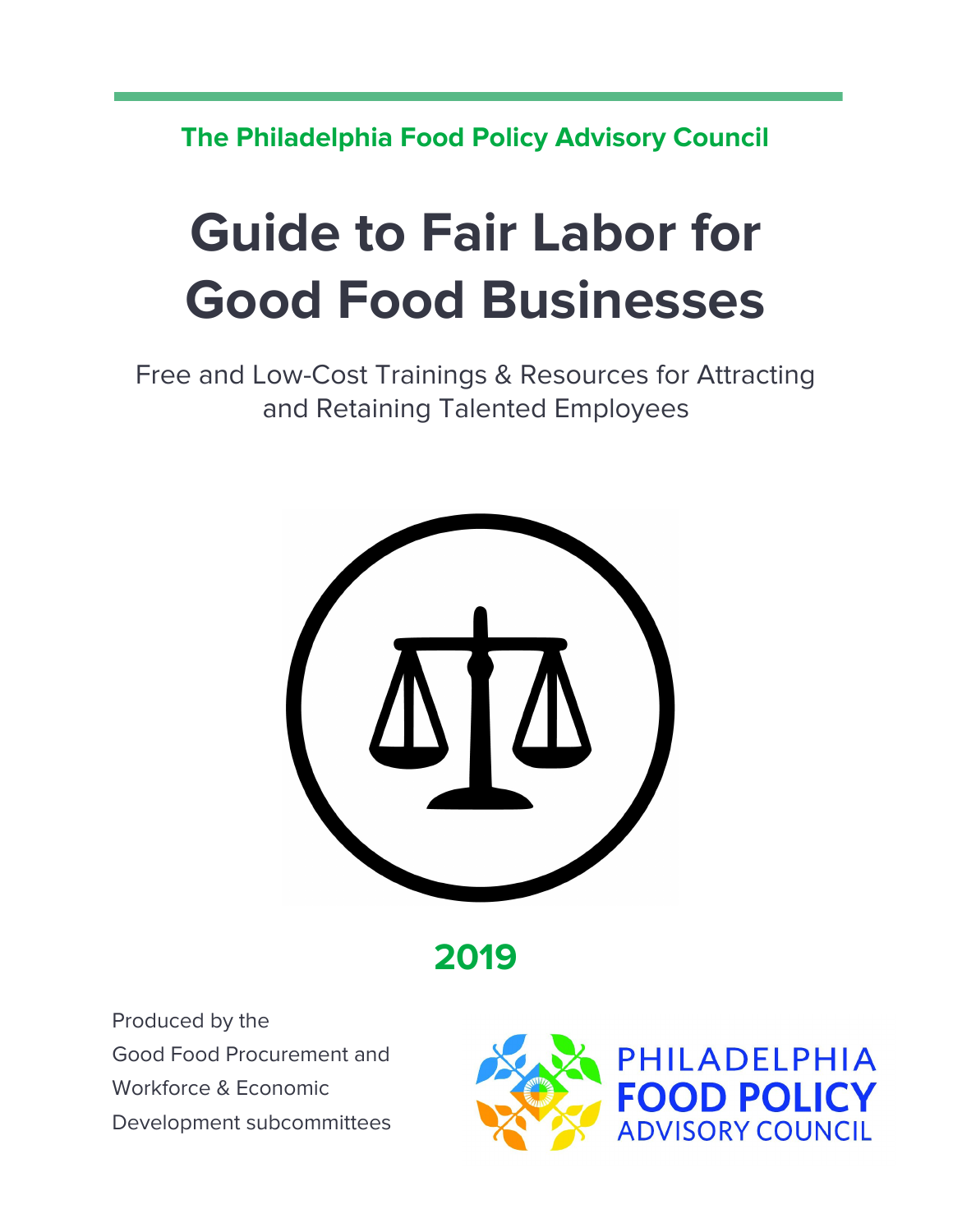### **Table of Contents**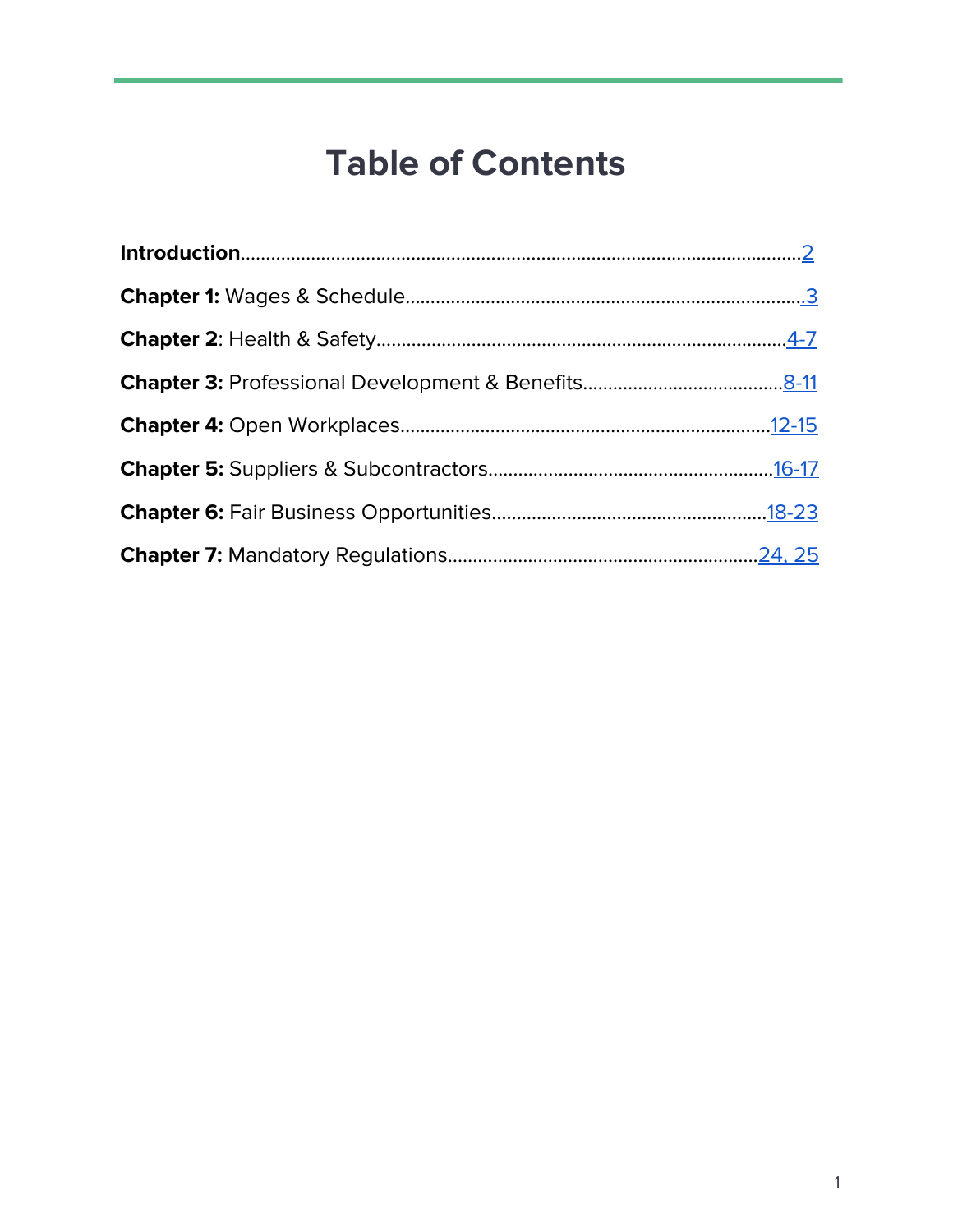### <span id="page-2-0"></span>Introduction **Why A Guide to Fair Labor?**

#### **OVERVIEW**

With over 4,000 restaurants, Philadelphia has earned its reputation as a restaurant-town. From the cheesesteaks, water ice, and soft pretzels for which we've been famous for decades, to declarations that Philadelphia is home to the country's best pizza, sandwich, Mexican barbacoa, Malaysian satay, the list goes on…

Approximately 1 in 8 workers in Philadelphia are employed in a food-related business--production, manufacturing, warehousing and distribution, retail, hospitality, or recycling and recovery. The vast majority work in retail (grocery stores, corner stores) or hospitality (restaurants, hotels, etc.). In the Philadelphia area average wages in those sectors are \$12.09 per hour, well below the living wage for a single adult (\$18.14) or that same adult caring for a child (\$30.41)<sup>1</sup>.

Food sector jobs are difficult for many reasons. A full shift on one's feet, standing, walking, or lifting, is rough on the body day after day. Night and weekend shifts mean commuting at odd times, which can make commutes longer, childcare more expensive, and often not seeing family home from work or school. Meanwhile, the emotional drain of working in customer service, where both patrons and managers may see workers as low-skilled and interchangeable, can compound the stresses of an already taxing job.

The Philadelphia Food Policy Advisory Council envisions a different model of food sector work.

In reality, food sector work is highly-skilled, requiring critical thinking, attention to detail, and clear communication. As in all businesses, food businesses that retain talented employees will see returns to profit by eliminating the need to constantly train new staff and by improved business operations run by competent, loyal, satisfied workers who are compensated accordingly. Creating a better work environment is good for workers and owners, and both can share in the success.

#### **ABOUT THIS GUIDE**

The Philadelphia Food Policy Advisory Council (FPAC) issues its Good Food [Caterer](https://phillyfpac.org/good-food-caterer-guide/) Guide annually. The Guide features restaurants and caterers that meet criteria for two or more of the following value categories: healthy options, sustainable purchasing, local business, and fair labor. More than any other category, caterers struggled to meet fair labor criteria, which include considerations like paying a living wage, offering benefits, worker ownership or profit-sharing, and meeting minimum requirements under the law.

FPAC's subcommittees on Good Food Procurement and Workforce & Economic Development joined forces to produce this guide to assist restaurants, caterers, and other food businesses in adopting workplace policies and programs that improve the work environment and help them to retain talent. The free and low-cost resources for employers and employees are a first step toward changing the culture of food work and helping more Philadelphians realize their career potential in the food business sector.

<sup>1</sup> [\[https://www.epi.org/resources/budget/\]](https://www.epi.org/resources/budget/) [[https://www.bls.gov/oes/current/oes\\_37980.htm#35-0000](https://www.bls.gov/oes/current/oes_37980.htm#35-0000)]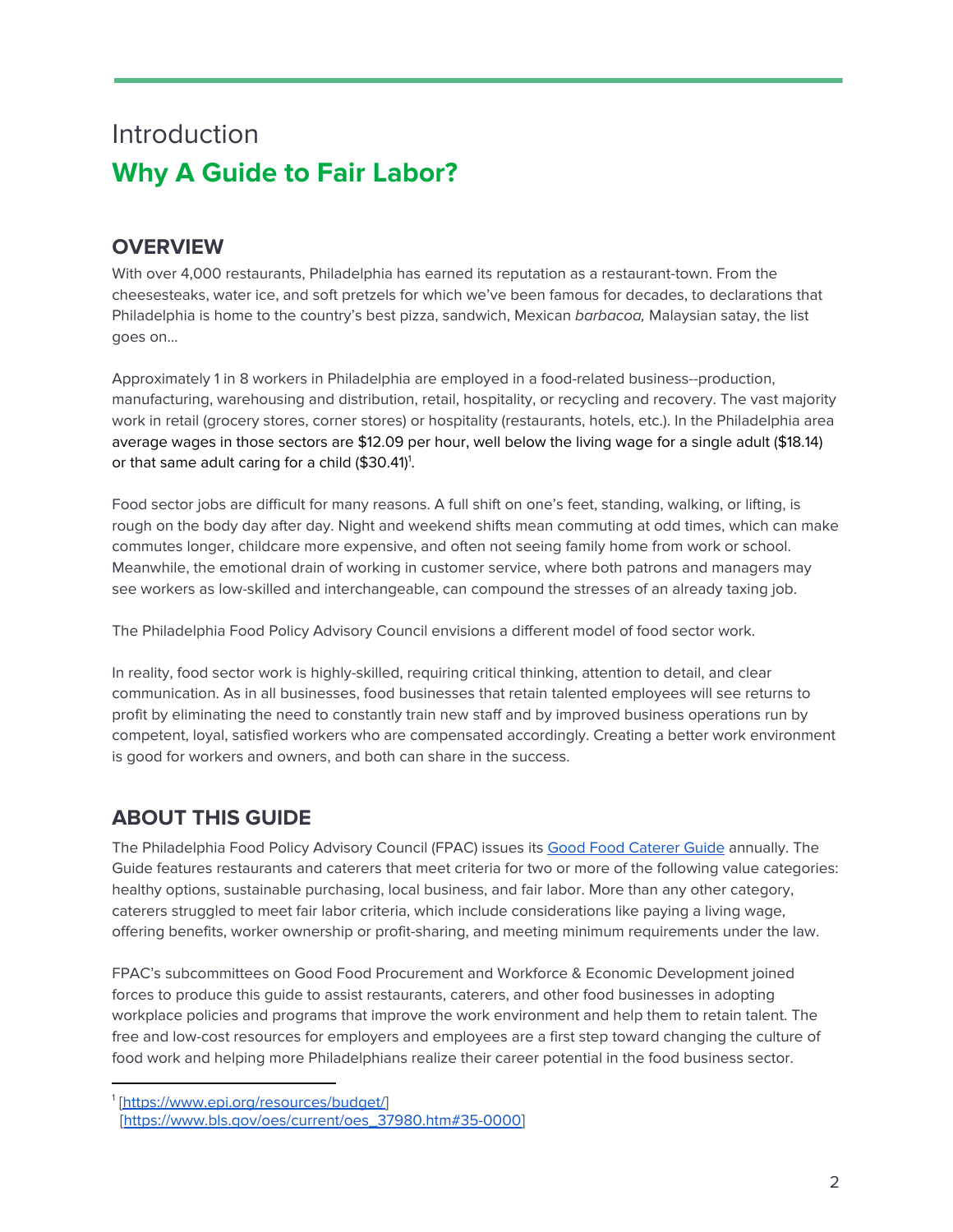### <span id="page-3-0"></span>Chapter 1: **Wages and Schedule**

#### **OVERVIEW**

Wages and scheduling are one of the primary points of negotiation between employer and employee, and can make the difference between a healthy and unhealthy work environment. A family-sustaining workweek ensures that working people have predictable, stable hours with flexibility and the opportunity to work full-time. Policies can include advance notice of work schedules, access to more hours, adequate rest between work shifts, and flexible, responsive schedules.

Fair Workweek legislation was introduced in City Council in June 2018. The bill brings Philadelphia in line with 15 other municipalities and states that have already passed similar laws to protect low-wage, hourly workers and their families. See the resources below to learn more about this legislation and other topics that can help employers retain valuable employees and even increase worker productivity and business profitability.

- **Living Wage and Minimum Wage** information can help employers move beyond minimums to consider how much employees really need to make to live comfortably in Philadelphia
- **Paid Sick Leave** was recently passed into law in Philadelphia, allowing hourly workers to earn paid sick leave to care for themselves and their families.
- **● Equal Pay Self Audit** is designed to address the income gap between men and women, and can help employers create more equitable career paths for employees
- **● Profit Sharing** incentivizes employees for loyalty and hard work by tying incomes to the success of the business.

| <b>Subject</b>               | <b>Resource</b>                                                                   | <b>Why It's Great</b>                                                                                                                                                                                                 | <b>Website + Contact</b>                                                                     |
|------------------------------|-----------------------------------------------------------------------------------|-----------------------------------------------------------------------------------------------------------------------------------------------------------------------------------------------------------------------|----------------------------------------------------------------------------------------------|
| Fair WorkWeek<br>legislation | City Council Fair<br>WorkWeek Media<br>Release & Employment<br>Standards Bill     | This provides a quick snapshot<br>of the Fair Workweek<br>legislation that emphasizes<br>that necessity for stable<br>schedule for working families<br>in Philadelphia.                                               | www.phlcouncil.com<br><b>Fair Workweek</b><br><b>Employment Standards</b><br><b>Bill PDF</b> |
| Fair WorkWeek<br>legislation | A Find at Gap: Steady<br>Hours Can Help<br><b>Workers, and Profits</b><br>article | Learn about a study on 24+<br>Gap retail stores that shows<br>how more predictable and<br>consistent hours aren't just<br>compatible with profitability--<br>they can significantly improve<br>a store's bottom line. | www.nytimes.com                                                                              |
| Fair WorkWeek<br>legislation | One PA - Fair Workweek<br>PHI                                                     | Learn about the Fair<br>Workweek movement in Philly<br>and access stories, fact sheets<br>and reports. You can even sign<br>the petition to City Council!                                                             | www.onepa.org/fairwor<br>kweekphl<br>www.fairworkweek.org                                    |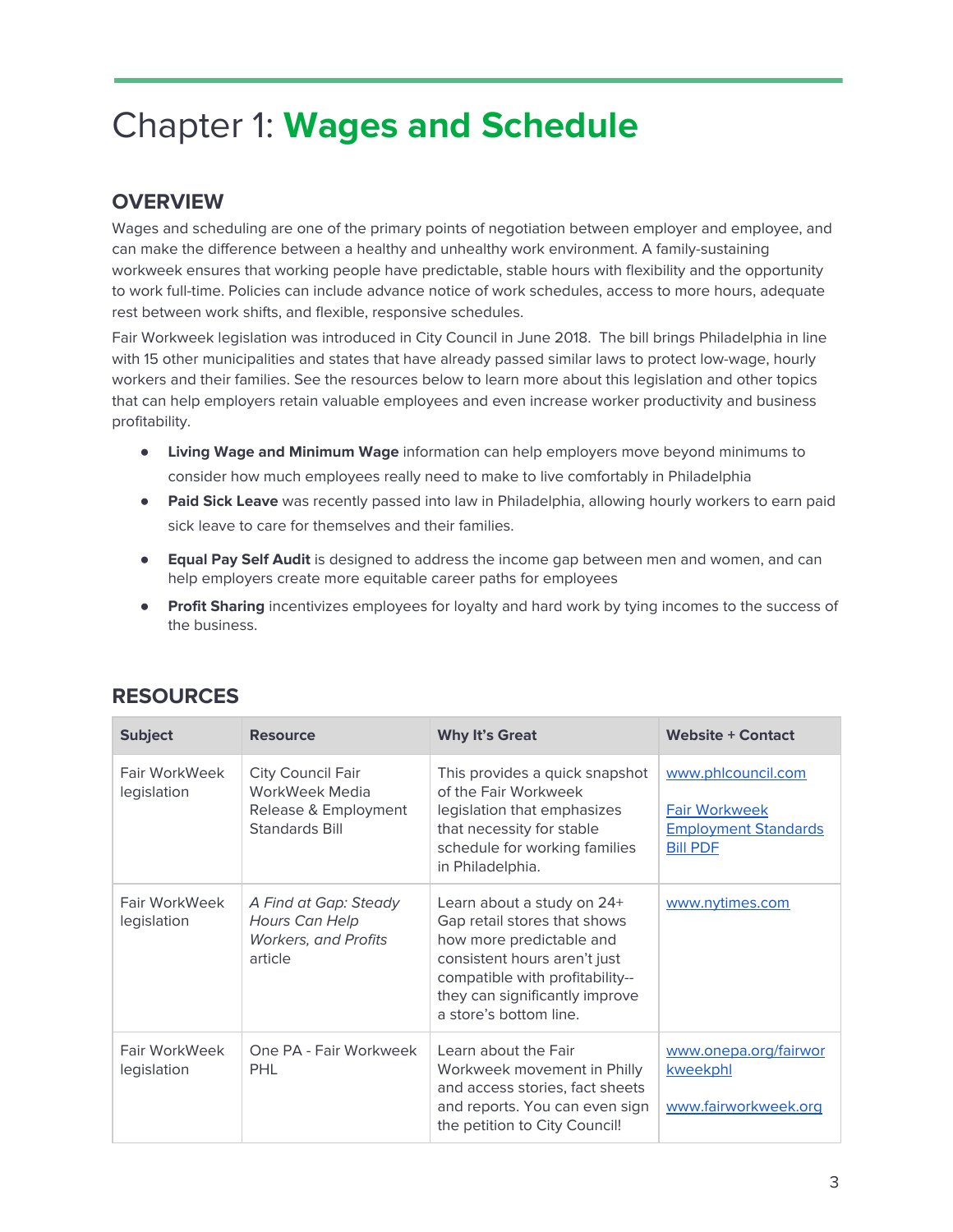| Living Wage<br>Calculator                                                 | Massachusetts Institute<br>of Technology | Employers have the ability to<br>provide stable incomes for the<br>workforce. This resource can<br>help.                                                                                       | Livingwage.mit.edu                                    |
|---------------------------------------------------------------------------|------------------------------------------|------------------------------------------------------------------------------------------------------------------------------------------------------------------------------------------------|-------------------------------------------------------|
| Paid Sick Leave                                                           | Clty of Philadelphia                     | This provides employers the<br>most updated version of<br>Philadelphia's Earned Sick<br>Leave bill.                                                                                            | Phila.gov                                             |
| Profit Sharing                                                            | <b>Fit Small Business</b>                | Generally most employers<br>offer 2 kinds of profit sharing<br>plans: those that defer profits<br>to a retirement plan and those<br>that make profits a part of the<br>base compensation plan. | https://fitsmallbusiness.c<br>om/profit-sharing-plan/ |
| Equal Pay Self<br>Audit                                                   | Department of Labor<br>Women's Bureau    | This resource allows<br>employers to create career<br>ladders that are equitable.                                                                                                              | Hr.cch.com                                            |
| Philadelphia<br>Minimum Wage<br>& Benefits for<br><b>City Contractors</b> | City of Philadelphia                     | This resource provides<br>employers the policy specifics<br>for contract employment.                                                                                                           | Phila.gov                                             |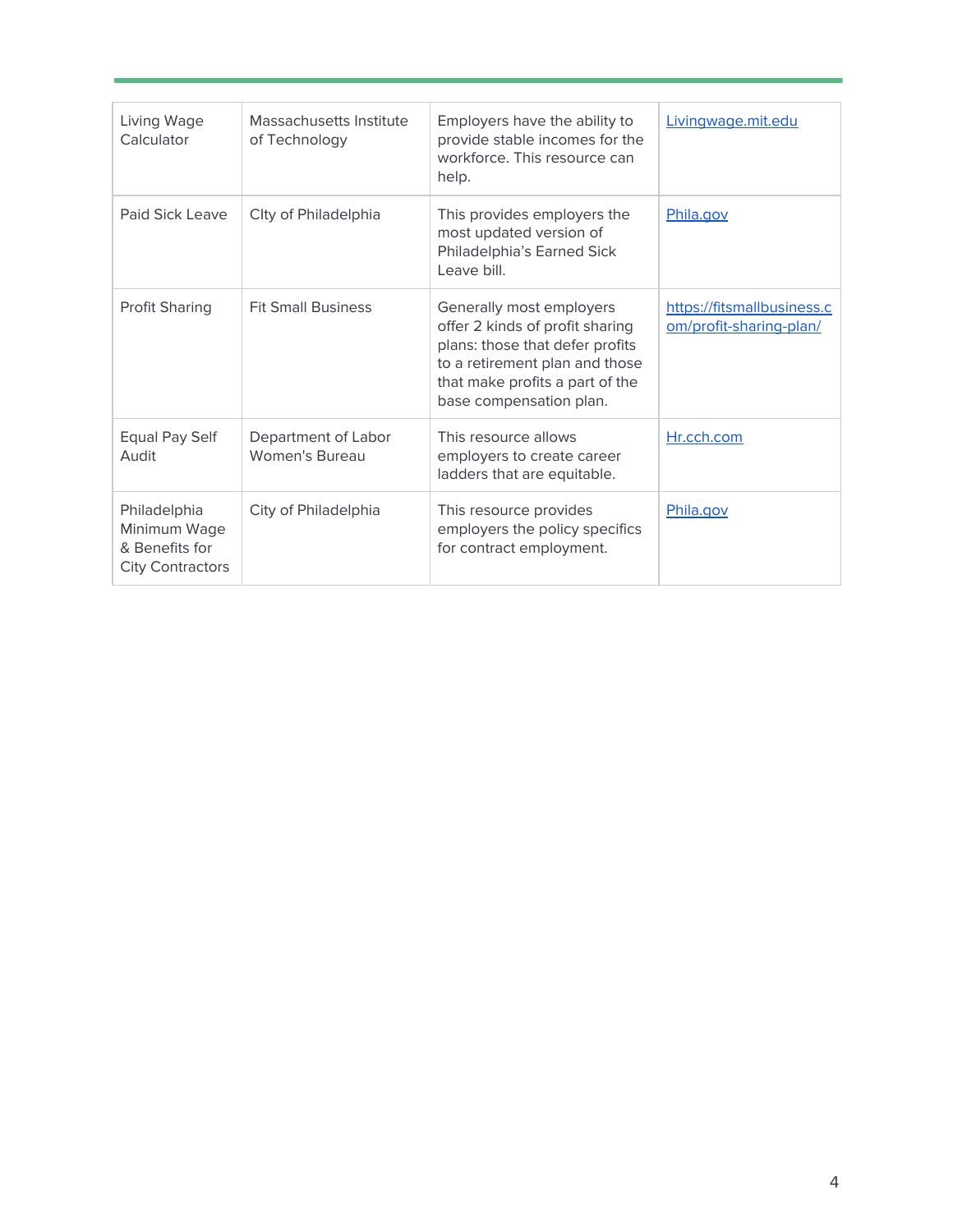### <span id="page-5-0"></span>Chapter 2: **Health & Safety**

#### **OVERVIEW**

Employee health and safety are a crucial part of your business, both on-the-job and outside of work. Healthy employees add to your bottom line, while safety and risk-minimizing behavior keep your employees, your customers, and your business safe. The trainings and resources in this chapter are for businesses that prioritize health and safety and includes information on the following topics:

- **Health Insurance**, including information for Spanish-speaking employees
- **Workplace Safety**, including food safety training
- **Drug and Alcohol Awareness and Safety** to keep employees safe while engaging in those using drugs or alcohol, and to avoid misuse themselves
- **● Anti-Sexual Harassment Training**, which has become particularly important in light of allegations of sexual misconduct across industries, and in recognition that restaurant workers in particular at at risk of experiencing sexual harassment.
- **● Fair Workweek legislation (pending)**, which would require employers to provide rest time between shifts and avoid "clopening" shifts, which is when an employee closes a business location at night and then return first thing in the morning to reopen the same business. Studies have shown that clopenings and inconsistent scheduling affects worker mental health and productivity and ultimately, the business's bottom line.

| <b>Subject</b>                        | <b>Training</b>                                                                 | <b>Why It's Great</b>                                                                                                                                                                                                                                                                                                                                      | <b>Website + Contact</b>                                                           |
|---------------------------------------|---------------------------------------------------------------------------------|------------------------------------------------------------------------------------------------------------------------------------------------------------------------------------------------------------------------------------------------------------------------------------------------------------------------------------------------------------|------------------------------------------------------------------------------------|
| Anti-Sexual<br>Harassment<br>Training | Safe Bars Philly                                                                | Provided by WOAR,<br>Philadelphia's only rape crisis<br>center, Safe Bars Philly<br>teaches employees to identify<br>and respond to harassment<br>and inappropriate behaviors,<br>make your bar an attractive<br>safe place for all patrons.                                                                                                               | https://www.woar.org/sa<br>febars/                                                 |
|                                       | <b>SHARP: Sexual</b><br>Harassment/Assault<br>Response & Prevention<br>Training | This training gives managers<br>more insight on how sexual<br>violence manifests in the<br>workplace, how to address it,<br>and prevent it. It can be used<br>to improve employee safety,<br>foster a healthy workplace<br>culture, and understand the<br>financial benefits of healthy,<br>supportive workplace.<br>Employee training is also<br>offered. | Sign-ups coming soon.<br>Learn more at<br>http://rocunited.org/shar<br>p-training/ |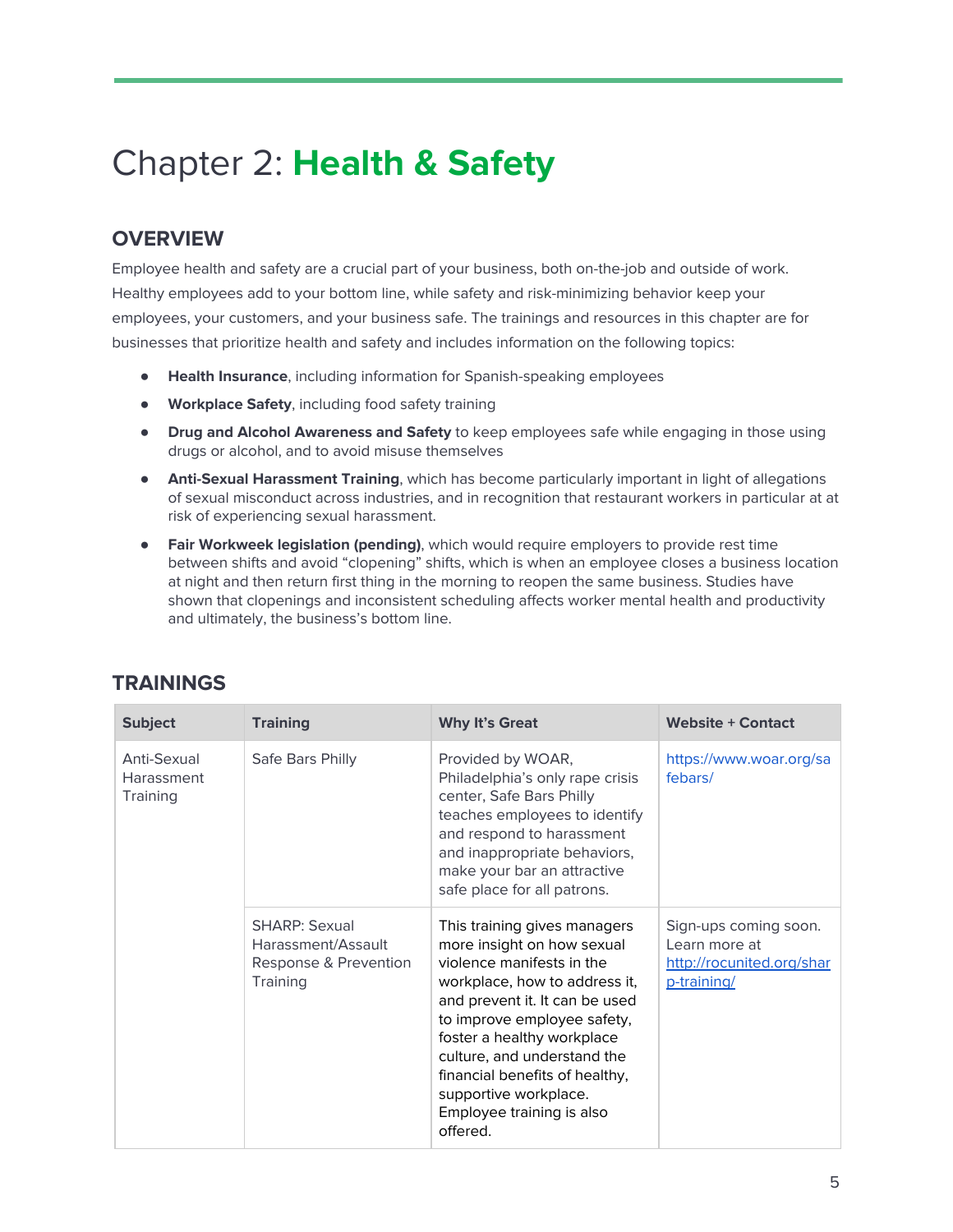|                                              | Professional<br><b>Development Education</b><br>in Sexual Harassment,<br>Abuse, and Assault<br><b>CRSH: Coalition for</b><br>Restaurant Safety and<br>Health | WOAR also offers a wide<br>variety of trainings related to<br>coping with or preventing<br>sexual violence, which may be<br>appropriate for some<br>employers or employees.<br>CRSH mission is to provide<br>employers and employees<br>with the support necessary to<br>prevent and eradicate sexual<br>harassment in their<br>workplaces. They review<br>employer policies and<br>practices.                                                                                     | https://www.woar.org/e<br>ducation-department/pr<br>ofessional-development<br>https://www.saferestaur<br>antsphilly.org/                                                                                                                                                                                                |
|----------------------------------------------|--------------------------------------------------------------------------------------------------------------------------------------------------------------|------------------------------------------------------------------------------------------------------------------------------------------------------------------------------------------------------------------------------------------------------------------------------------------------------------------------------------------------------------------------------------------------------------------------------------------------------------------------------------|-------------------------------------------------------------------------------------------------------------------------------------------------------------------------------------------------------------------------------------------------------------------------------------------------------------------------|
| Drug and<br><b>Alcohol Abuse</b><br>Training | <b>RAMP Certification for</b><br>Employers                                                                                                                   | Owner/Manager Training is<br>mandatory by the<br>Pennsylvania Liquor Control<br>Board, and focuses on the<br>people most responsible for<br>determining daily operations<br>and policies of the licensed<br>establishment - the owner and<br>manager. Training topics<br>include creation of house<br>policies and procedures for<br>staff and the public, as well as<br>aspects of the Server/Seller<br>training. No cost through the<br>PLCB; can be done online or<br>in-person | http://www.lcb.pa.gov/E<br>ducation/RAMP/Pages/<br>RAMP-Certification.aspx                                                                                                                                                                                                                                              |
|                                              | <b>RAMP</b> Certification for<br>Employees                                                                                                                   | These trainings can often be<br>done online or in-person, and<br>employers can get discounts<br>for having groups of<br>employees trained at the same<br>time. The training centers to<br>the right represent a partial list<br>of trainers available; go to the<br>PLCB website to find more.                                                                                                                                                                                     | https://www.lynnhainertr<br>aining.com/<br>https://www.pastertraini<br>ng.com/category/classe<br>s/alcoholmanagement/1<br>$\overline{2}$<br>https://www.rampcertifie<br>d.com/Contact.asp<br>https://rserving.com/we<br>b/rserving.php?siteid=2<br>51<br>https://acefoodhandler.c<br>om/product/ramp-certifi<br>cation/ |
|                                              | Training for Intervention                                                                                                                                    | TIPS is a skills-based, 100%                                                                                                                                                                                                                                                                                                                                                                                                                                                       | https://www.tipsalcohol.                                                                                                                                                                                                                                                                                                |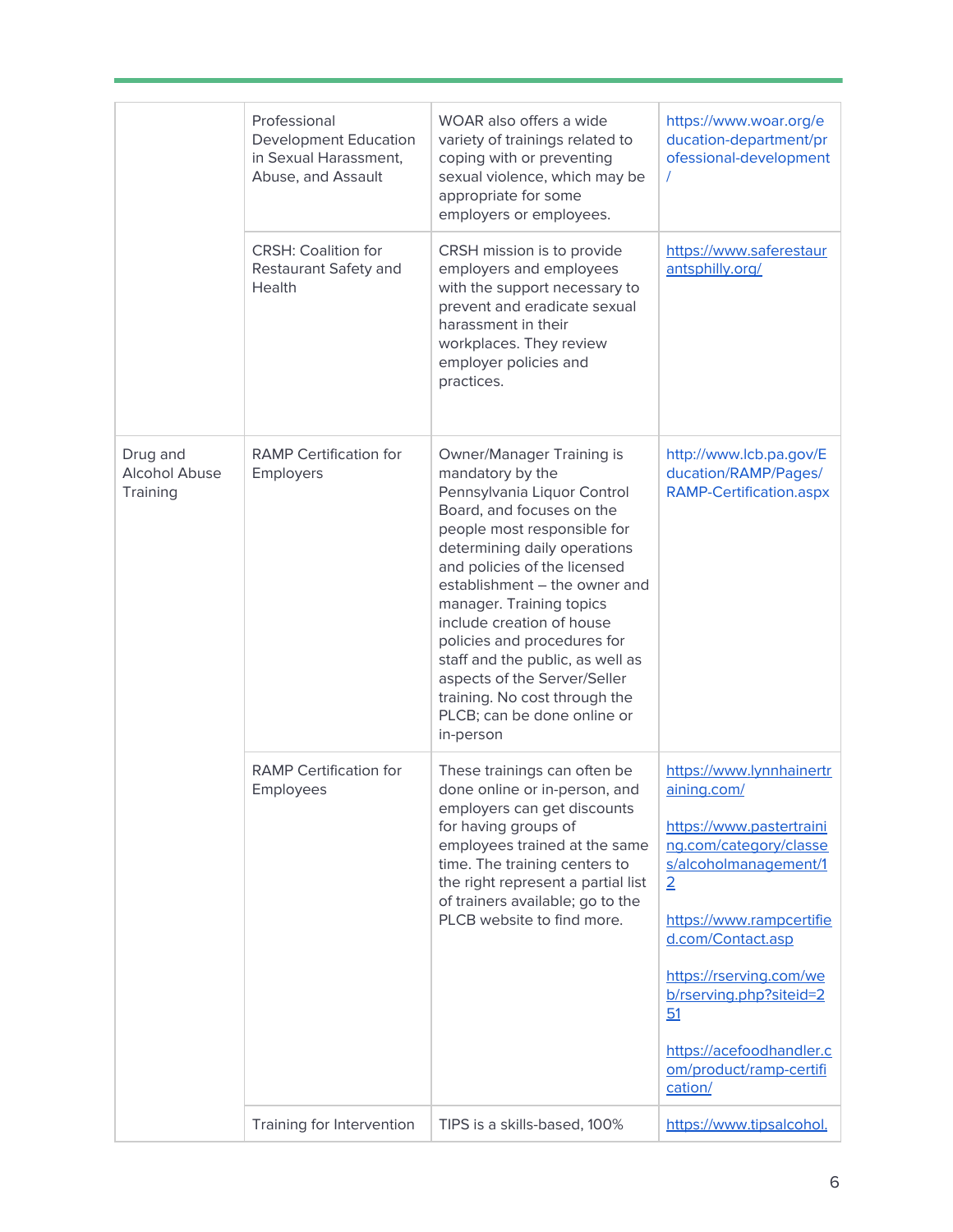|  | Procedures (TIPS)                             | online responsible alcohol<br>training and certification<br>program that is designed to<br>prevent intoxication, underage<br>drinking, and drunk driving by<br>enhancing the fundamental<br>"people skills" of servers,<br>sellers and consumers of<br>alcohol. | com/                                                                                             |
|--|-----------------------------------------------|-----------------------------------------------------------------------------------------------------------------------------------------------------------------------------------------------------------------------------------------------------------------|--------------------------------------------------------------------------------------------------|
|  | Narcan Overdose<br><b>Prevention Training</b> | This free training from the City<br>of Philadelphia teaches<br>attendees how to effectively<br>administer Naloxone (Narcan),<br>the overdose-reversing<br>medication, and important<br>information related to<br>identifying substance misuse.                  | https://www.eventbrite.c<br>om/e/narcan-overdose-<br>prevention-training-tick<br>ets-41463723112 |

| <b>Subject</b>                                            | <b>Resource</b>                                                 | <b>Why It's Great</b>                                                                                                                                                                                                                                                          | <b>Website + Contact</b>                                                    |
|-----------------------------------------------------------|-----------------------------------------------------------------|--------------------------------------------------------------------------------------------------------------------------------------------------------------------------------------------------------------------------------------------------------------------------------|-----------------------------------------------------------------------------|
| Emergency<br>Financial<br>Support                         | Children of Restaurant<br>Employees (CORE)                      | CORE grants financial support<br>to children of food and<br>beverage service employees<br>navigating life-altering<br>circumstances, like family<br>death, injury, loss of home, or a<br>diagnosed medical condition.<br>People can apply for support<br>or refer individuals. | https://www.coregives.o<br><u>rg/</u><br>info@coregives.org<br>404-655-4690 |
| Health<br>Insurance<br>Requirements                       | <b>Q&amp;A: Patient Protection</b><br>and Affordable Care Act   | This comprehensive Q&A from<br>the Small Business<br>Development Centers of<br>Pennsylvania answers many<br>common questions from<br>employers, including<br>information business<br>requirements, tax credits, and<br>more.                                                   | http://pasbdc.org/resour<br>ces/special-focus/ppaca                         |
| <b>Health Services</b><br>for LGBTQ<br><b>Individuals</b> | Mazzoni Center Health<br>Care and Counseling<br><b>Services</b> | The center provides health<br>services to insured and<br>non-insured individuals,<br>especially those who identify<br>as LGBTQ.<br>For our non-insured clients we<br>offer low cost co-pays on a<br>sliding-scale, based on annual<br>income and number of                     | https://www.mazzonice<br>nter.org/<br>215-563-0658                          |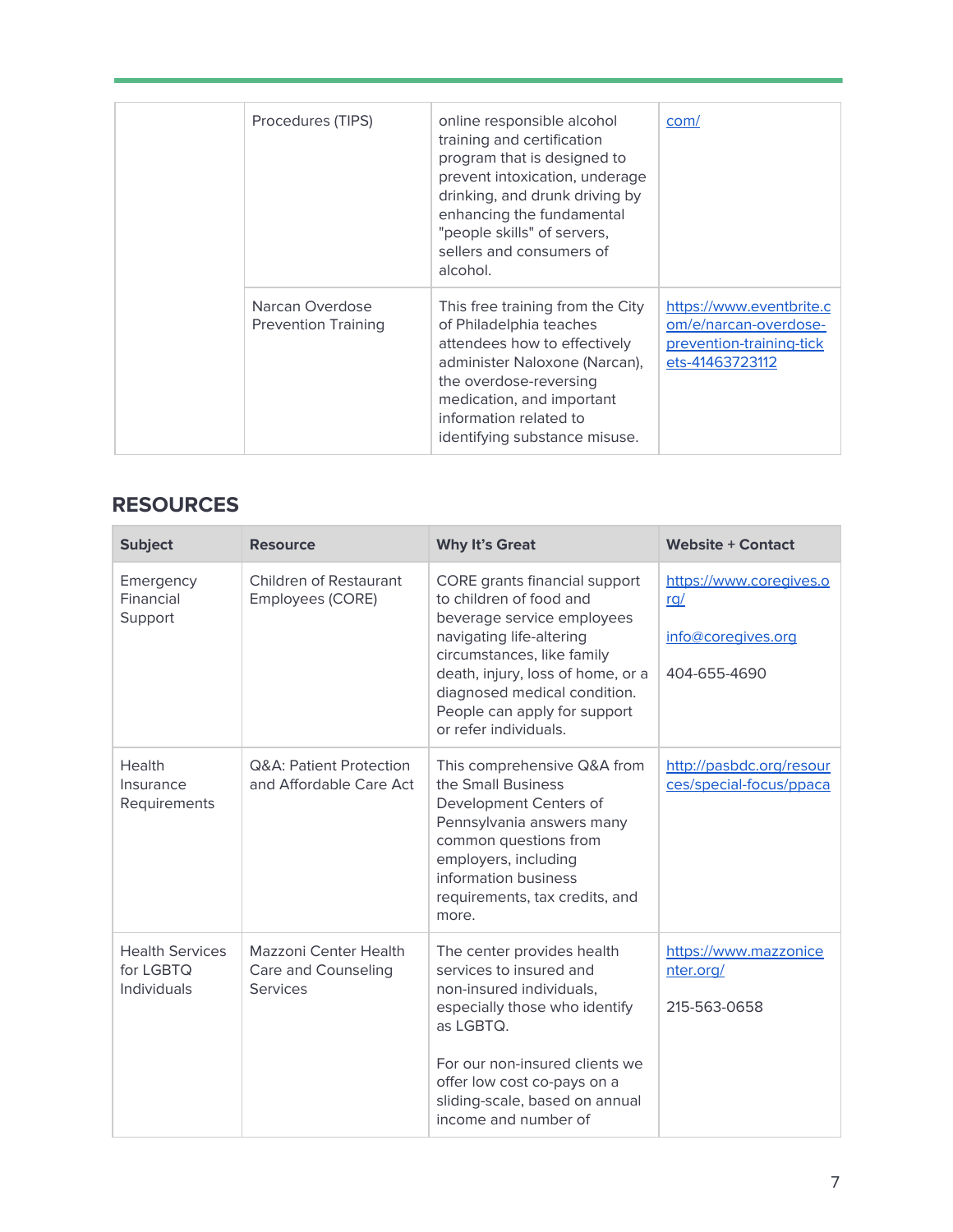|                                                      |                                                                 | dependents.                                                                                                                                                                                                                                                                                                                                                      |                                                                                                       |
|------------------------------------------------------|-----------------------------------------------------------------|------------------------------------------------------------------------------------------------------------------------------------------------------------------------------------------------------------------------------------------------------------------------------------------------------------------------------------------------------------------|-------------------------------------------------------------------------------------------------------|
| <b>Health Services</b><br>for Spanish<br>Speakers    | Puentes de Salud<br>(Bridges to Health)                         | This 501(c)3 nonprofit<br>organization promotes the<br>health and wellness of<br>Philadelphia's rapidly growing<br>Latino immigrant population. It<br>provides medical, dental, and<br>general wellness services as<br>well as education.                                                                                                                        | http://www.puentesdes<br>alud.org/                                                                    |
| Workplace<br>Safety                                  | Pennsylvania OSHA<br><b>Consultation Program</b>                | This free occupational and<br>health consultation from<br>Indiana University of<br>Pennsylvania helps employers<br>avoid citations and penalties<br>from the Occupational Safety<br>and Health Administration by<br>proactively assessing and<br>recommending changes in<br>your business that can reduce<br>workplace injuries, illnesses,<br>and lost revenue. | https://www.iup.edu/pa-<br>oshaconsultation/                                                          |
|                                                      | <b>Friends of Farmworkers</b><br>Workers' Rights<br>Information | <b>Friends of Farmworkers</b><br>develops many resources to<br>help employees and<br>employers know their rights.<br>These resources are valuable<br>not just to farmers, but all food<br>related businesses and are<br>worth a look!                                                                                                                            | https://www.friendsfw.or<br>g/learn-about-the-issues<br>/resources/                                   |
| Anti-Sexual<br>Harassment                            | <b>Coalition for Restaurant</b><br>Safety and Health            | CRSH provides a<br>comprehensive guide to<br>developing anti-harassment<br>and anti-discrimination policies<br>for restaurants, and helps<br>employers build their own<br>policies into their employee<br>handbooks.                                                                                                                                             | https://www.saferestaur<br>antsphilly.org/policy                                                      |
| Drug and<br>Alcohol Abuse -<br>Policy<br>Development | National Council on<br>Alcoholism and Drug<br>Dependence, Inc.  | Workplace alcoholism and<br>drug misuse are more likely in<br>food service than in most other<br>sectors. This resource helps<br>employers design a workplace<br>that proactively addresses<br>what could become issues with<br>negative consequences for<br>your employee's health and<br>your bottom line.                                                     | https://www.ncadd.org/<br>about-addiction/addictio<br>n-update/drugs-and-alc<br>ohol-in-the-workplace |
|                                                      | Sample Workplace                                                | WorkSafe, an online resource                                                                                                                                                                                                                                                                                                                                     | https://www.worksafece                                                                                |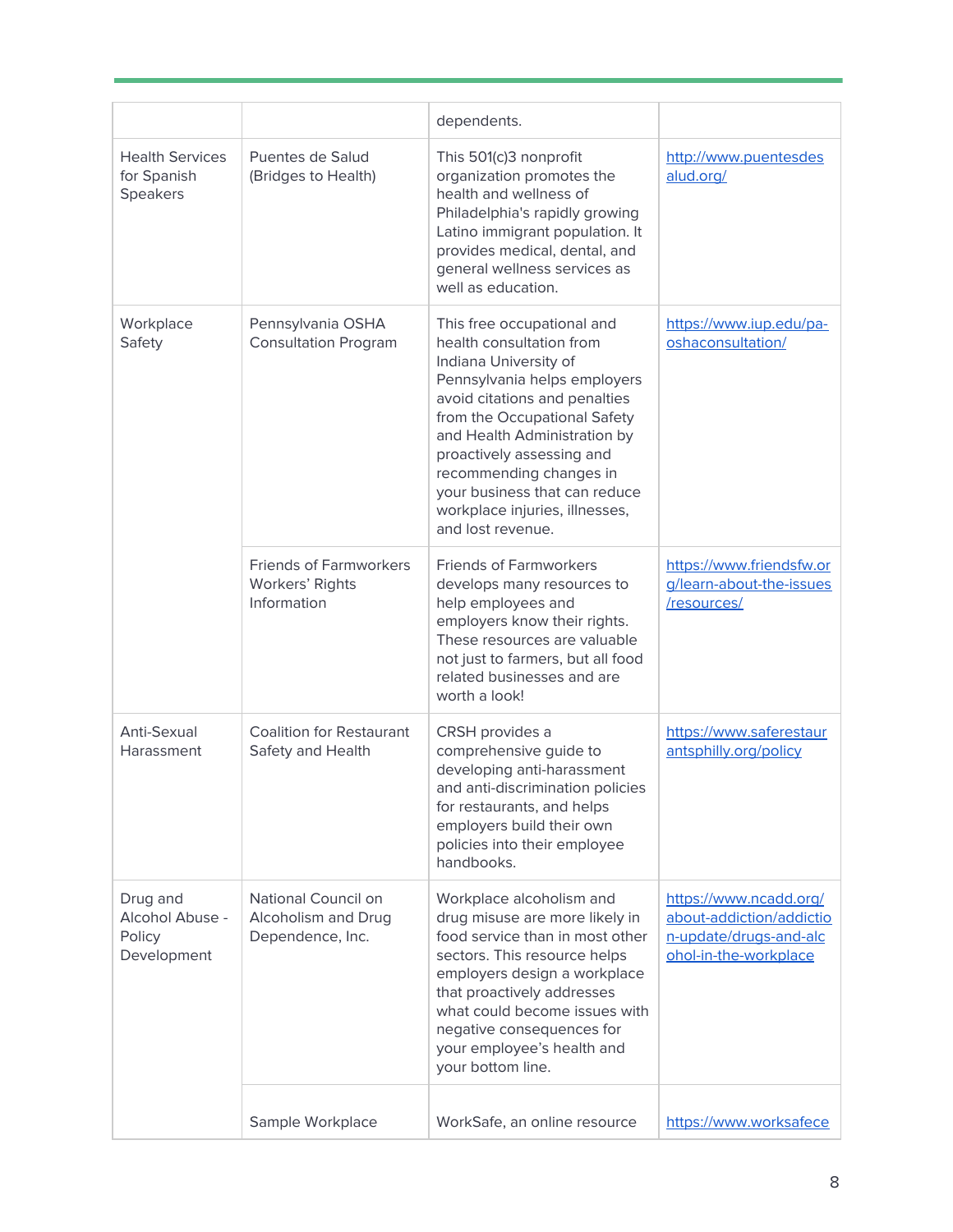|                                                                 | <b>Alcohol and Substance</b><br>Abuse Policy                 | for workplace safety, has a<br>simple alcohol and drug policy<br>that can be modified for any<br>business.                                                                                                                  | nter.com/safety-resourc<br>es/PDF/Drug%20and%2<br>0Alcohol%20Sample%2<br>OPolicy.pdf                                                                  |
|-----------------------------------------------------------------|--------------------------------------------------------------|-----------------------------------------------------------------------------------------------------------------------------------------------------------------------------------------------------------------------------|-------------------------------------------------------------------------------------------------------------------------------------------------------|
| Various<br>(Workplace<br>Safety, Drug<br>and Alcohol<br>Issues) | Pennsylvania<br>Department of Labor<br>and Industry webinars | These free 15-20 minute<br>webinars cover a variety of<br>workplace-related health and<br>safety topics, and can be used<br>to help you write an employee<br>handbook or to educate<br>employees.                           | http://www.dli.pa.gov/B<br>usinesses/Compensatio<br>n/WC/safety/paths/reso<br>urces/Pages/Recorded-<br><b>Webinar-Safety-Meeting</b><br>$s$ .asp $x#$ |
| Fair Workweek /<br><b>Stable</b><br>Scheduling                  | San Francisco Office of<br>Labor Standards<br>Enforcement    | This groundbreaking labor<br>policy contains five provisions<br>in two pieces of legislation to<br>protect hourly workers in San<br>Francisco chain stores and<br>restaurants & can be used as a<br>model for Philadelphia. | http://retailworkerrights.<br>com/get-the-facts/<br>See Chapter 1 for more<br>resources on Fair<br>WorkWeek legislation.                              |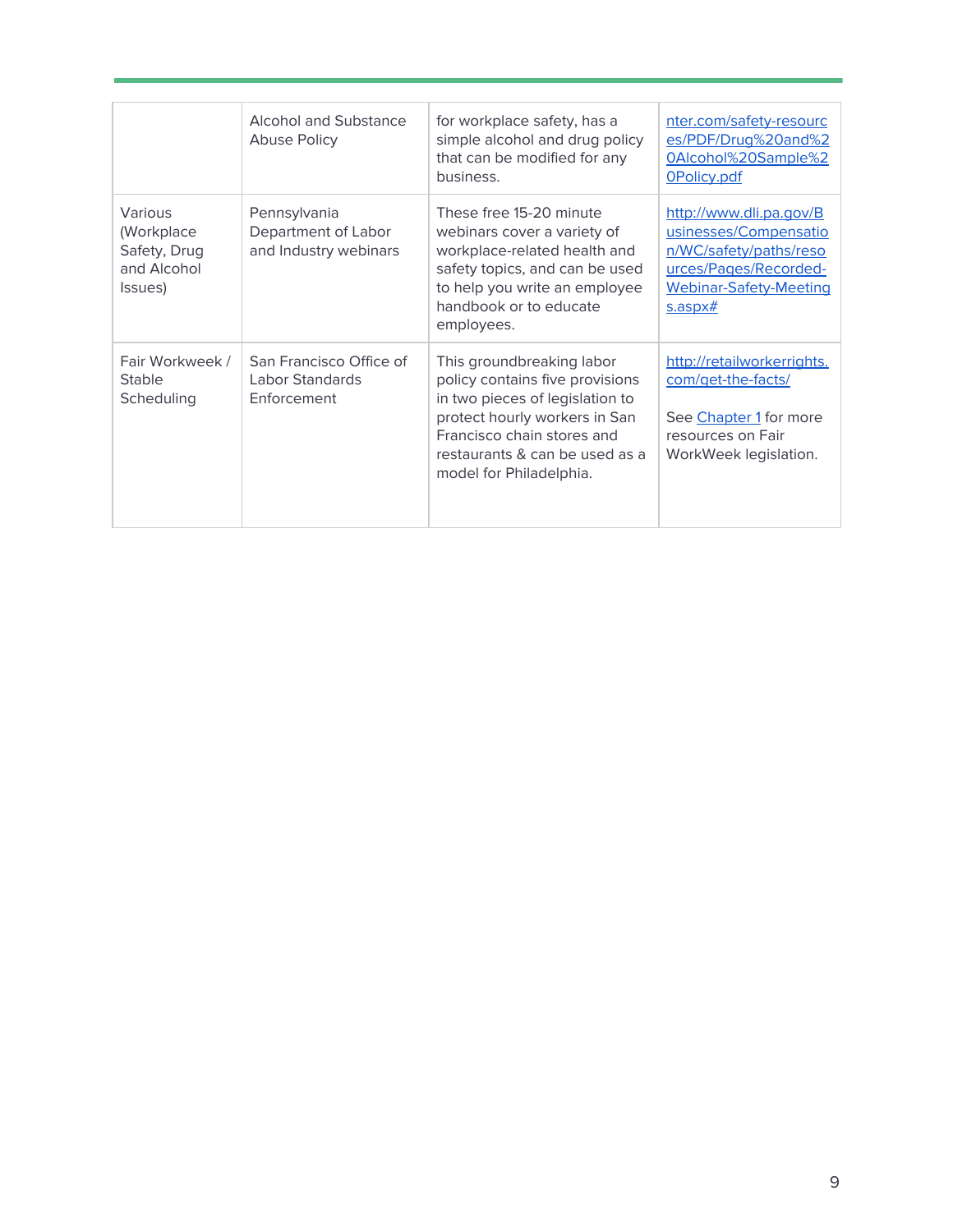## <span id="page-10-0"></span>Chapter 3: **Professional Development & Benefits**

#### **OVERVIEW**

Creating a supportive environment for workers encourages them to stay, learn, and grow within the business. Business owners know best what skills their workers would benefit from to make them more successful employees. The trainings and resources in this chapter are for businesses that want to provide professional development and capacity building for their workers, and includes information on the following topics:

- **● ServSafe Certification**
- **● ESL for Restaurant Workers**
- **● Basic and Specific Skill Training**
- **● Tuition Benefits**
- **● Scholarships**
- **● Retirement plans and other employee benefits**
- **● Financial Planning**

| <b>Subject</b>      | <b>Training</b>                                    | <b>Why It's Great</b>                                                                                                                                                                                                                                                                                                                                                                                                                                                                                                                                                                                                                                                                    | <b>Website + Contact</b>                                          |
|---------------------|----------------------------------------------------|------------------------------------------------------------------------------------------------------------------------------------------------------------------------------------------------------------------------------------------------------------------------------------------------------------------------------------------------------------------------------------------------------------------------------------------------------------------------------------------------------------------------------------------------------------------------------------------------------------------------------------------------------------------------------------------|-------------------------------------------------------------------|
| English<br>language | English for the<br>Restaurant &<br>Everyday Living | The restaurant industry is the 5th<br>largest employer of Latinos in<br>Philadelphia, where 25% of restaurant<br>workers are Hispanic (ROC). As a<br>result, there are unique needs both the<br>industry and Hispanic restaurant<br>workers face. In this program, students<br>attend class for three hours a week<br>over a twelve-week session. This time<br>is used to increase communication<br>skills through language acquisition and<br>learner confidence. Students also have<br>the option to participate in skill building<br>workshops with chefs throughout the<br>city. In doing so, students gain<br>additional job skills, which promote<br>advancement in the workplace. | http://garcesfoundation.or<br>g/englishfortherestaurant           |
| <b>Skills</b>       | Federal &<br>Commonwealth<br><b>Funds</b>          | Want your current employees to gain<br>specific skills that will help them<br>improve at their job? Are you                                                                                                                                                                                                                                                                                                                                                                                                                                                                                                                                                                              | http://www.philaworks.org/<br>business/worker-training-f<br>unds/ |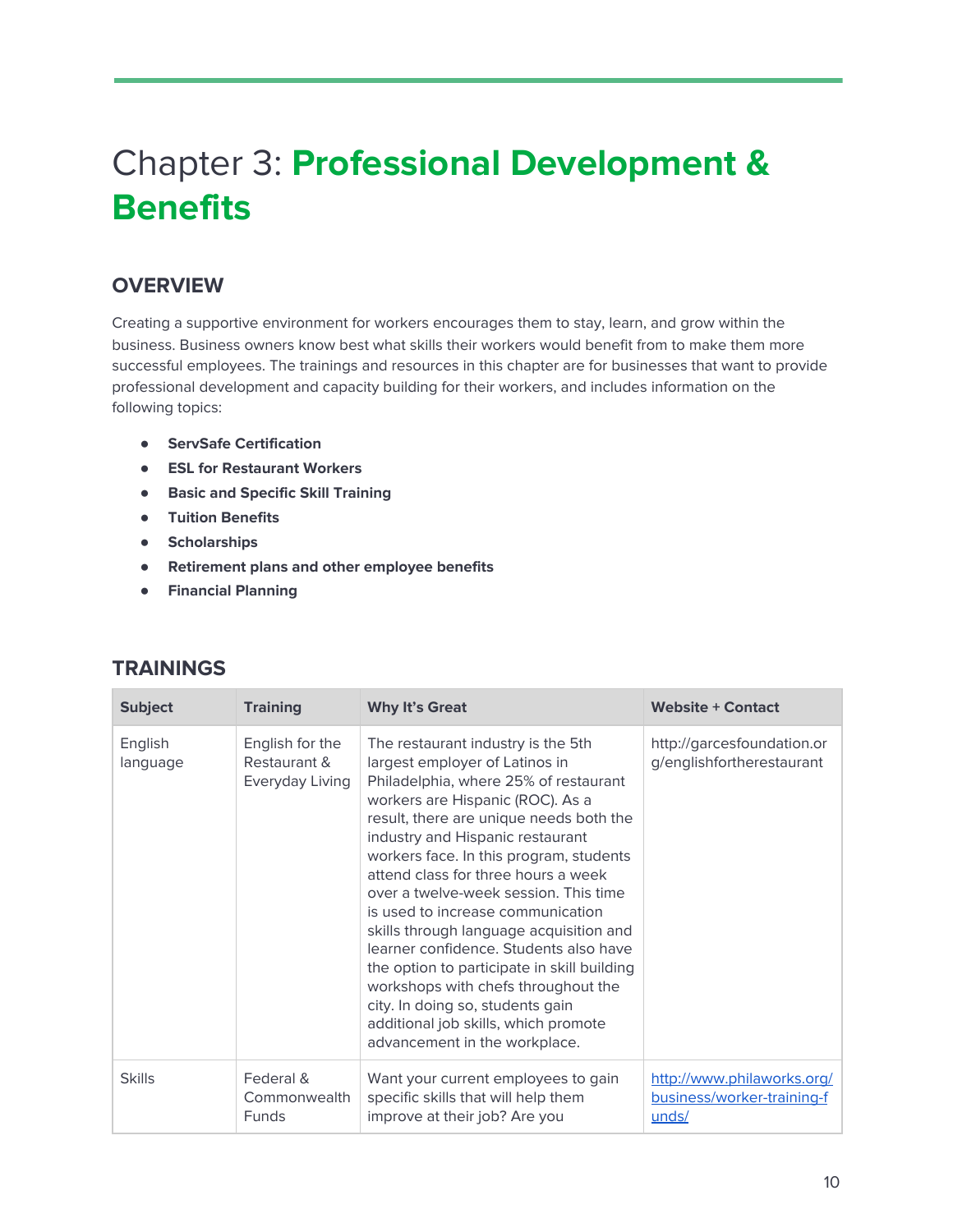|                                |                                              | committed to hiring workers with<br>specific skill sets that your company<br>needs? Philadelphia Works has access<br>to funding from the federal<br>government and the Commonwealth of<br>Pennsylvania to help area businesses<br>train new workers and upgrade the<br>skills of current workers.                                                                                                                                                                                                                                                                                                             | 800-892-2288<br>business@philaworks.org                                                                                                                                                                                                                                                                                                                                                                                                       |
|--------------------------------|----------------------------------------------|---------------------------------------------------------------------------------------------------------------------------------------------------------------------------------------------------------------------------------------------------------------------------------------------------------------------------------------------------------------------------------------------------------------------------------------------------------------------------------------------------------------------------------------------------------------------------------------------------------------|-----------------------------------------------------------------------------------------------------------------------------------------------------------------------------------------------------------------------------------------------------------------------------------------------------------------------------------------------------------------------------------------------------------------------------------------------|
| Basic Skills and<br>Technology | WEDnetPA                                     | Community College of Philadelphia<br>offers WEDnetPA funding for<br>employers. This funding provides free<br>basic skills training and information<br>technology training for both new hires<br>and already employed workers.                                                                                                                                                                                                                                                                                                                                                                                 | www.wednetpa.com<br>Ayanna Washington<br>215-496-6155<br>awashington@ccp.edu                                                                                                                                                                                                                                                                                                                                                                  |
| <b>Food Safety</b>             | ServSafe                                     | ServSafe training is a comprehensive,<br>internationally recognized program for<br>food handlers that leads to a Food<br><b>Establishment Personnel Food Safety</b><br>Certification upon completion.<br>Certification is required by the health<br>departments in Philadelphia,<br>Montgomery, Delaware and Chester<br>counties. The City of Philadelphia<br>requires that at least one person in<br>every food establishment have food<br>safety certification. Successful<br>completion of the National Restaurant<br>Association course and exam qualifies<br>the participant for the City's certificate. | https://www.ccp.edu/acad<br>emic-offerings/professiona<br>I-development/profession<br>al-certification-workshops/<br>servsafe-food<br>https://www.grstraining.co<br>m/index.php/classroom-tra<br>ining<br>http://drexel.edu/fhm/acad<br>emics/Culinary-Arts-Food-<br>Science/ServSafe/<br>http://www.keepitsafephill<br>$y$ .com/<br>https://hrbuni.com/servsaf<br>e/find-a-class/training-cent<br>ers/philadelphia-pa-servsa<br>fe-training/ |
| Human<br><b>Resources</b>      | Introduction to<br><b>Human</b><br>Resources | Human resource management plays a<br>critical role for small businesses, so as<br>a small business owner it is important<br>that you understand the main human<br>resource management issues. This<br>course will provide an overview of<br>human resource management for<br>entrepreneurs. It describes the<br>important principles and processes<br>used in human resource management.                                                                                                                                                                                                                      | https://www.sba.gov/cours<br>e/introduction-human-reso<br>urces/                                                                                                                                                                                                                                                                                                                                                                              |
| Financial<br>Planning          | <b>Clarifi Financial</b><br><b>Boot Camp</b> | Workshops help set some personal<br>financial goals. Clarifi counselors<br>review credit, build a budget and set<br>action plans.                                                                                                                                                                                                                                                                                                                                                                                                                                                                             | https://clarifi.org/programs<br>/clarifi-boot-camp                                                                                                                                                                                                                                                                                                                                                                                            |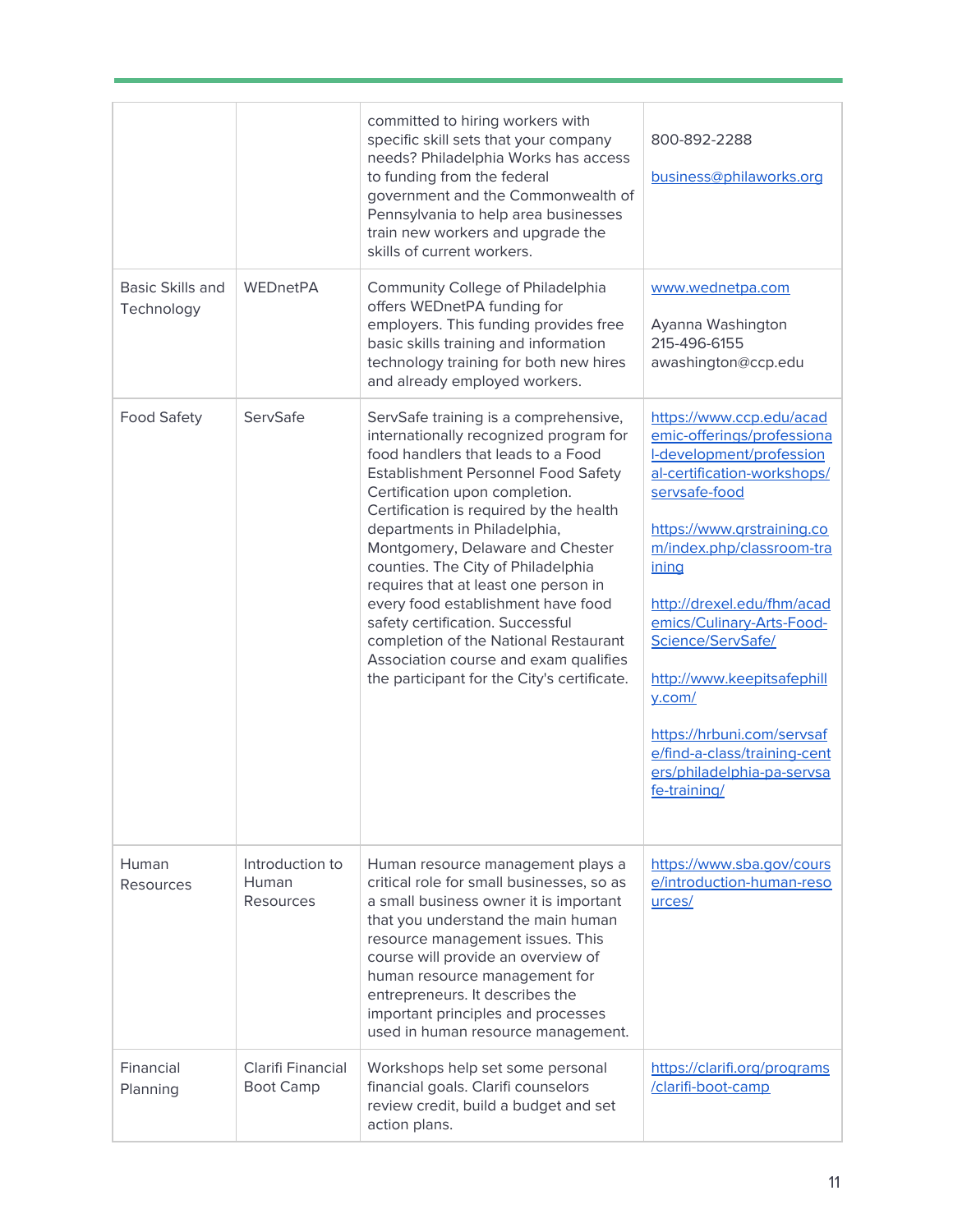| <b>Subject</b>                   | <b>Resource</b>                                                                                                      | <b>Why It's Great</b>                                                                                                                                                                                                                                                                                                                                                                                                                                           | <b>Website + Contact</b>                                                                                                     |
|----------------------------------|----------------------------------------------------------------------------------------------------------------------|-----------------------------------------------------------------------------------------------------------------------------------------------------------------------------------------------------------------------------------------------------------------------------------------------------------------------------------------------------------------------------------------------------------------------------------------------------------------|------------------------------------------------------------------------------------------------------------------------------|
| <b>Tuition Benefits</b>          | Investing in<br>Talent: A Policy<br>Primer and<br>Perspectives on<br>Employer-Provid<br>ed Educational<br>Assistance | Many companies have used tuition<br>benefit programs as an HR strategy<br>for both hiring new employees and<br>increasing the capacity of current<br>employees. This report provides an<br>overview of the policies related to<br>offering tuition reimbursements for<br>their workers, including tax credits<br>that businesses can be eligible for.                                                                                                           | https://ga-core.s3.amazon<br>aws.com/cms/files/files/00<br>0/004/638/original/Emplo<br>yerPay2017.pdf                        |
| Scholarships                     | Scholarships &<br>Financial Aid for<br>Minority<br><b>Students</b>                                                   | Do you want to support your workers<br>to seek higher education, but you<br>know your business cannot provide<br>tuition coverage? This resource has<br>compiled a list of popular<br>scholarships available to minority<br>students.                                                                                                                                                                                                                           | https://www.learnhowtobe<br>come.org/college/financial<br>-aid-for-minority-students/                                        |
| Employee<br>leave / time-off     | Knowing the<br>Laws, Managing<br>the Intricacies of<br>Employee Time<br>Off                                          | In addition to vacation and sick days,<br>does your business offer other kinds<br>of paid or unpaid leave to your<br>employees? Did you know that your<br>employees can take time off from<br>work under various conditions<br>covered by federal, state and local<br>laws?<br>As an employer, you're responsible<br>for understanding and upholding<br>these legally allowed absences.<br>Which ones do you know about? And<br>is your business in compliance? | https://www.score.org/res<br>ource/knowing-laws-mana<br>ging-intricacies-employee-<br>time                                   |
| Employee<br><b>Benefits</b>      | <b>Employee Perks</b><br>- Attract and<br><b>Retain Workers</b><br>for Your Small<br><b>Business</b>                 | Perks contribute to employee<br>satisfaction - SCORE's latest<br>infographic shows how perks can<br>attract and retain talented employees<br>and what you can incorporate in your<br>small business.                                                                                                                                                                                                                                                            | https://www.score.org/res<br>ource/infographic-employ<br>ee-perks-attract-and-retain<br>-workers-for-your-small-bu<br>siness |
| 401(k)s /<br>Retirement<br>Plans | How a 401(k)<br>Can Give Your<br>Business a<br>Competitive<br>Edge                                                   | Small businesses typically think about<br>the competitive advantage of their<br>products or services. However, there<br>is another factor that drives your<br>competitiveness - your employees.<br>The quality of your employees can<br>significantly improve your bottom line.<br>That's why benefits play such a vital<br>role in keeping your business<br>competitive.                                                                                       | https://www.score.org/res<br>ource/how-401k-can-give-<br>your-business-competitive<br>-edge                                  |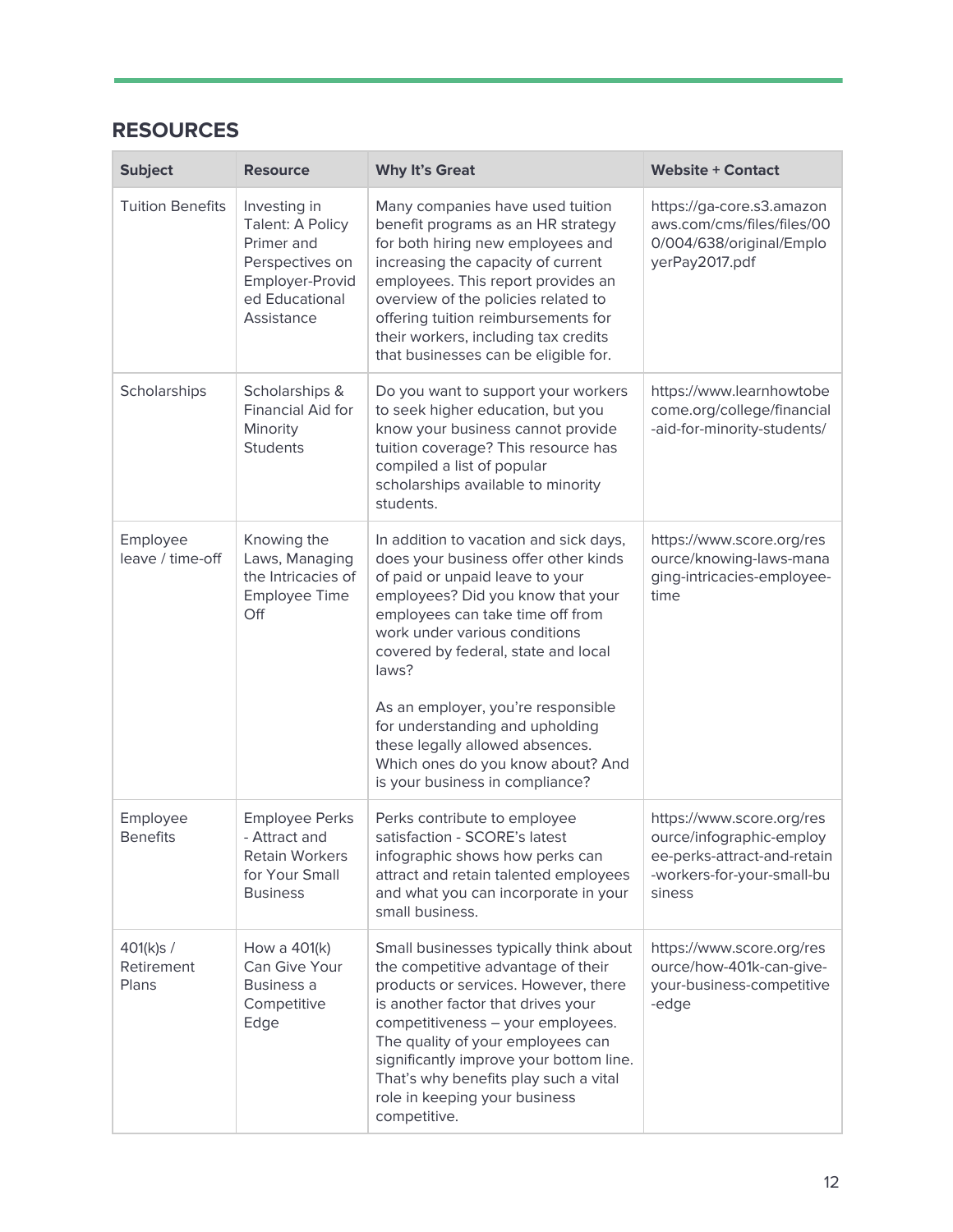|                                 |                                                | In this video, you'll see how a 401(k)<br>plan can become a talent magnet for<br>your business.                                                                                                                                   |                                                                                                                                                             |
|---------------------------------|------------------------------------------------|-----------------------------------------------------------------------------------------------------------------------------------------------------------------------------------------------------------------------------------|-------------------------------------------------------------------------------------------------------------------------------------------------------------|
| 401(k)s/<br>Retirement<br>Plans | 401(K) Plans for<br>Small<br><b>Businesses</b> | 401(k) plans can be a powerful tool in<br>promoting financial security in<br>retirement. They are a valuable<br>option for businesses considering a<br>retirement plan, providing benefits to<br>employees and their<br>employers | https://www.dol.gov/sites/<br>default/files/ebsa/about-e<br>bsa/our-activities/resource<br>-center/publications/401k-<br>plans-for-small-businesses<br>.pdf |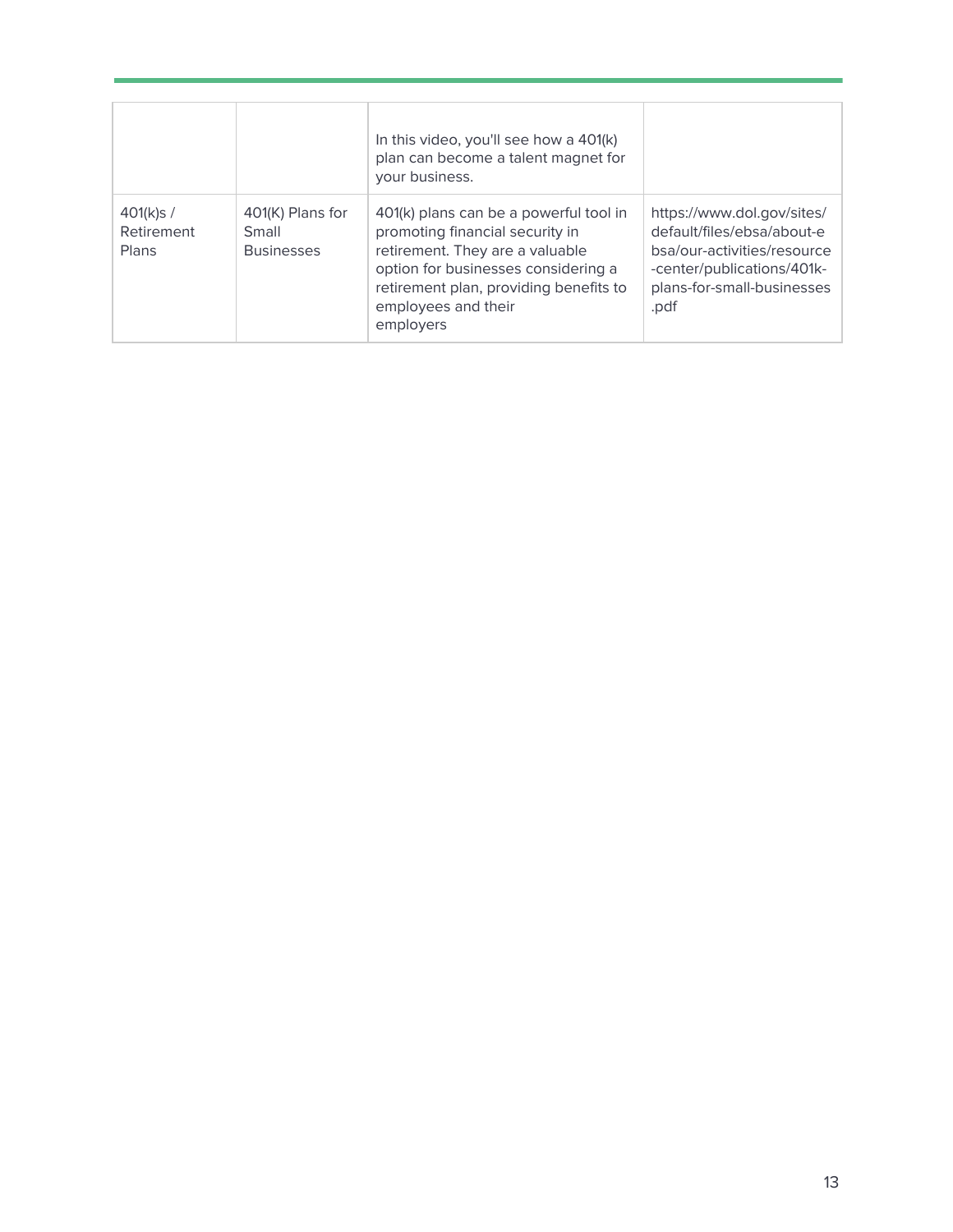### <span id="page-14-0"></span>Chapter 4: **Open Workplaces**

#### **OVERVIEW**

Your business is strengthened by its employee diversity. Creating a safe, open and inclusive workplace demonstrates the value you have for all your employees. The trainings and resources in this chapter are for businesses that prioritize intentional inclusion with information on the following topics:

- **AntI-oppression**, a systems approach to understanding obvious and hidden power differences
- **● Anti-discrimination** training to identify proactive ways of being inclusive
- **● Conflict Resolution** to aid in mutual understanding across difference
- **● Gender Identity**, including understanding multiple genders and how to address individuals
- **● Immigrant Rights** and what employers need to know about their rights to protect their employees
- **● Workers' Rights** and how employers and employees can work together to create transparent policies and communication
- **● Race/Identity** and understanding institutional racism
- **● Hate Crimes**: identifying them, and knowing how to intervene.

| <b>Subject &amp; Training</b>                                                                                           | <b>Why It's Great</b>                                                                                                                                                                                                                                                                                                                                                                     | <b>Website + Contact</b>                                                                                          |
|-------------------------------------------------------------------------------------------------------------------------|-------------------------------------------------------------------------------------------------------------------------------------------------------------------------------------------------------------------------------------------------------------------------------------------------------------------------------------------------------------------------------------------|-------------------------------------------------------------------------------------------------------------------|
| Anti-oppression:<br>Systems of oppression<br>that affect people with<br>mental, physical, and<br>emotional disabilities | Discuss how to create cultures and<br>communities that are welcoming,<br>accessible, and celebrating of people with<br>all kinds of abilities. Participants will leave<br>with a better understanding of how<br>ableism operates, how to recognize it,<br>and tools for creating change in their<br>communities.                                                                          | Anti-Oppression Resource &<br><b>Training Alliance (AORTA)</b><br>http://aorta.coop/workshops/<br>info@aorta.coop |
| Anti-oppression:<br>White supremacy,<br>patriarchy, classism,<br>homo- and transphobia,<br>ableism                      | Map what it looks like when systems like<br>white supremacy, patriarchy, classism,<br>homo- and transphobia, ableism, etc.<br>influence and affect our day-to-day<br>interactions, as well as organizational<br>operations and practices. Create a more<br>comprehensive and complicated<br>understanding of these systems and<br>action steps and resources to make<br>concrete changes. | Anti-Oppression Resource &<br>Training Alliance (AORTA)<br>http://aorta.coop/workshops/<br>info@aorta.coop        |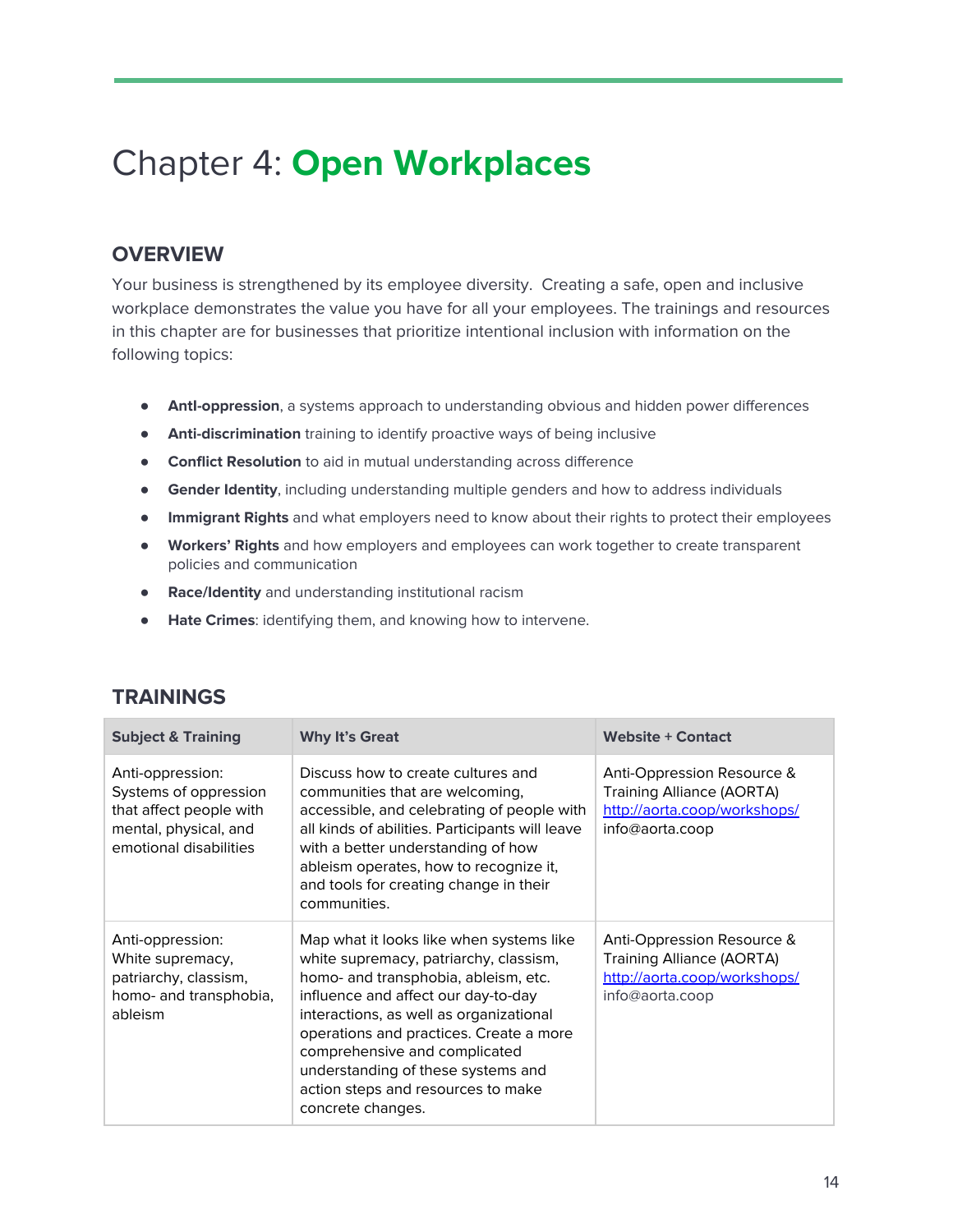| Anti-oppression 101                                                                                              | Unpacking Power, Privilege, and<br>Positionality in the work place. Assisting<br>participants in deepening their awareness<br>of social location and its impact on the<br>working environment. Finally, arming<br>participants with new knowledge and<br>practices that help to shift the<br>organizational culture.                                                                        | <b>Black and Brown Workers</b><br>Cooperative<br>https://www.bbwcphilly.org/<br>Shani Akilah<br>bbworkercollective@gmail.com                                                                                                                                                                                                                                                                    |
|------------------------------------------------------------------------------------------------------------------|---------------------------------------------------------------------------------------------------------------------------------------------------------------------------------------------------------------------------------------------------------------------------------------------------------------------------------------------------------------------------------------------|-------------------------------------------------------------------------------------------------------------------------------------------------------------------------------------------------------------------------------------------------------------------------------------------------------------------------------------------------------------------------------------------------|
| Anti-discrimination:<br>Intro to Equal<br><b>Employment Opportunity</b><br>Commission                            | Provides general information about the<br>EEOC, its mission, the employment<br>discrimination laws enforced by EEOC<br>and the charge/ complaint process.<br>Representatives are available on a limited<br>basis at no cost to you. EEOC information<br>and materials and other publications are<br>available at no cost in multiple languages.                                             | <b>US Equal Employment</b><br><b>Opportunity Commission</b><br>https://www.eeoc.gov/eeoc/outr<br>each/index.cfm<br>Mary M. Tiernan<br>mary.tiernan@eeoc.gov<br>215/440-2671                                                                                                                                                                                                                     |
| Anti-discrimination<br><b>Sanctuary Restaurants</b><br>Placard: A Place at the<br>Table for Everyone<br>placard. | Promote that your establishment has a<br>zero tolerance policy for racism, sexism,<br>and xenophobia.                                                                                                                                                                                                                                                                                       | http://sanctuaryrestaurants.org/r<br>esources/<br>1. Join the Sanctuary<br>Restaurants movement today by<br>signing up on the front page, or<br>2. Text TABLE to 225568 to<br>receive immediate support, or<br>3. Sign up for a free 45-minute<br>informational webinar by ROC<br>United to explore your rights<br>and concerns as a restauranteur<br>by emailing [legal] at<br>[rocunited.org] |
| Creating an inclusive<br>workplace                                                                               | Focuses on respect, acceptable<br>workplace conduct and the type of<br>behaviors that contribute to a respectful<br>and inclusive workplace. Includes section<br>for reviewing employers' own harassment<br>prevention policies and procedures.                                                                                                                                             | <b>US Equal Employment</b><br><b>Opportunity Commission</b><br>https://www.eeoc.gov/eeoc/outr<br>each/index.cfm<br>Mary M. Tiernan<br>mary.tiernan@eeoc.gov<br>215/440-2671                                                                                                                                                                                                                     |
| <b>Conflict Resolution</b><br><b>Practices</b>                                                                   | Show how conflict resolution practices,<br>collective care models, intentional<br>meeting facilitation, work together to<br>create a culture and practice of healthy<br>organizational communication.<br>Participants will leave with concrete tools<br>on how to further their organizations<br>purpose, objectives, and goals with<br>principle and creative communications<br>processes. | Anti-Oppression Resource &<br><b>Training Alliance (AORTA)</b><br>http://aorta.coop/workshops/<br>info@aorta.coop                                                                                                                                                                                                                                                                               |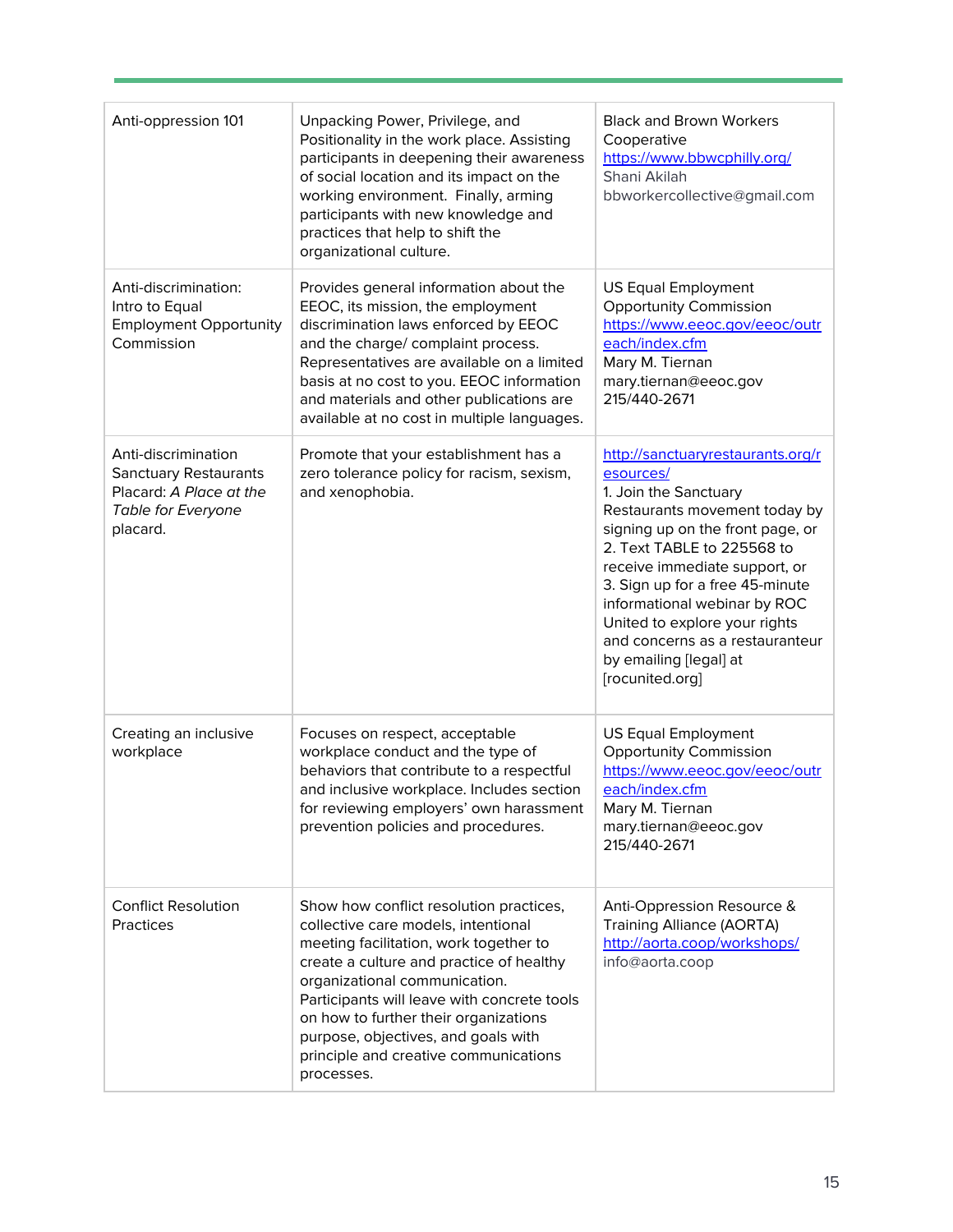| <b>Conflict Resolution</b><br>Practices                          | This workshop will help participants<br>identify conflict and help distinguish<br>between what healthy and unhealthy<br>conflict looks like.                                                                                                                                                                                                                                                                                                              | Anti-Oppression Resource &<br><b>Training Alliance (AORTA)</b><br>http://aorta.coop/workshops/<br>info@aorta.coop                                                         |
|------------------------------------------------------------------|-----------------------------------------------------------------------------------------------------------------------------------------------------------------------------------------------------------------------------------------------------------------------------------------------------------------------------------------------------------------------------------------------------------------------------------------------------------|---------------------------------------------------------------------------------------------------------------------------------------------------------------------------|
| <b>Cultural Literacy</b><br>Trainings                            | GALAEI offers comprehensive, interactive,<br>educational trainings to increase cultural<br>literacy in working with and providing<br>services to lesbian, gay, bisexual,<br>transgender, and queer (LGBTQ)<br>individuals. With a focus on LGBTQ<br>Latinos and transgender communities, we<br>work to increase knowledge around the<br>intersections of race, class, and gender.<br>Workshops can be tailored to meet the<br>unique needs of any agency. | <b>GALAEI</b><br>www.galaei.org<br>(267) 457-3912<br>INFO@GALAEI.ORG                                                                                                      |
| Gender Identity:<br>LGBTQ 101                                    | Provides basic information on LGBTQ<br>individuals, builds empathy and<br>understanding around barriers faced, and<br>develops short-and long-term action<br>steps to build a supportive community.                                                                                                                                                                                                                                                       | Bryson Institute @ the Attic<br>Youth Center<br>https://www.atticyouthcenter.org<br>/bryson-institute/schedule-traini<br>nq                                               |
| Gender Identity:<br><b>LGBTQ Individuals in the</b><br>Workplace | Assists businesses of all sizes in<br>developing an understanding of the<br>experiences and strengths of the LGBTQ<br>workforce, surveying their existing<br>climate, and developing action steps for<br>building an environment in which<br>employees can bring their whole selves to<br>their work.                                                                                                                                                     | Bryson Institute @ the Attic<br>Youth Center<br>https://www.atticyouthcenter.org<br>/bryson-institute/schedule-traini<br>nq                                               |
| Gender Identity:<br><b>Creating Safer Spaces</b>                 | Covers LGBTQ -affirming terminology,<br>clarifies misunderstandings around<br>gender identity and sexuality, provides<br>site-specific tools on how to create a<br>more inclusive environment.                                                                                                                                                                                                                                                            | Mazzoni Center<br>https://www.mazzonicenter.org/t<br>raining-and-resources/professio<br>nal-development-and-training/tr<br>aining-non-profits-small-busines<br><b>ses</b> |
| Gender Identity                                                  | Placing LGBTQ issues and gender justice<br>at the center, and using a strong<br>anti-oppression lens, this workshop gives<br>participants a safe place to discuss power<br>and privilege, reflect on the state of their<br>communities, and leave with concrete<br>action steps to challenge and change the<br>conversations and conditions.                                                                                                              | Anti-Oppression Resource &<br><b>Training Alliance (AORTA)</b><br>http://aorta.coop/workshops/<br>info@aorta.coop                                                         |
| Know your rights:<br><b>Cultural Training</b>                    | Information session for how to interact<br>with ICE and Police in the workplace,<br>schools and at home. Learn how to                                                                                                                                                                                                                                                                                                                                     | Juntos<br>www.vamosjuntos.org<br>215-218-9079,                                                                                                                            |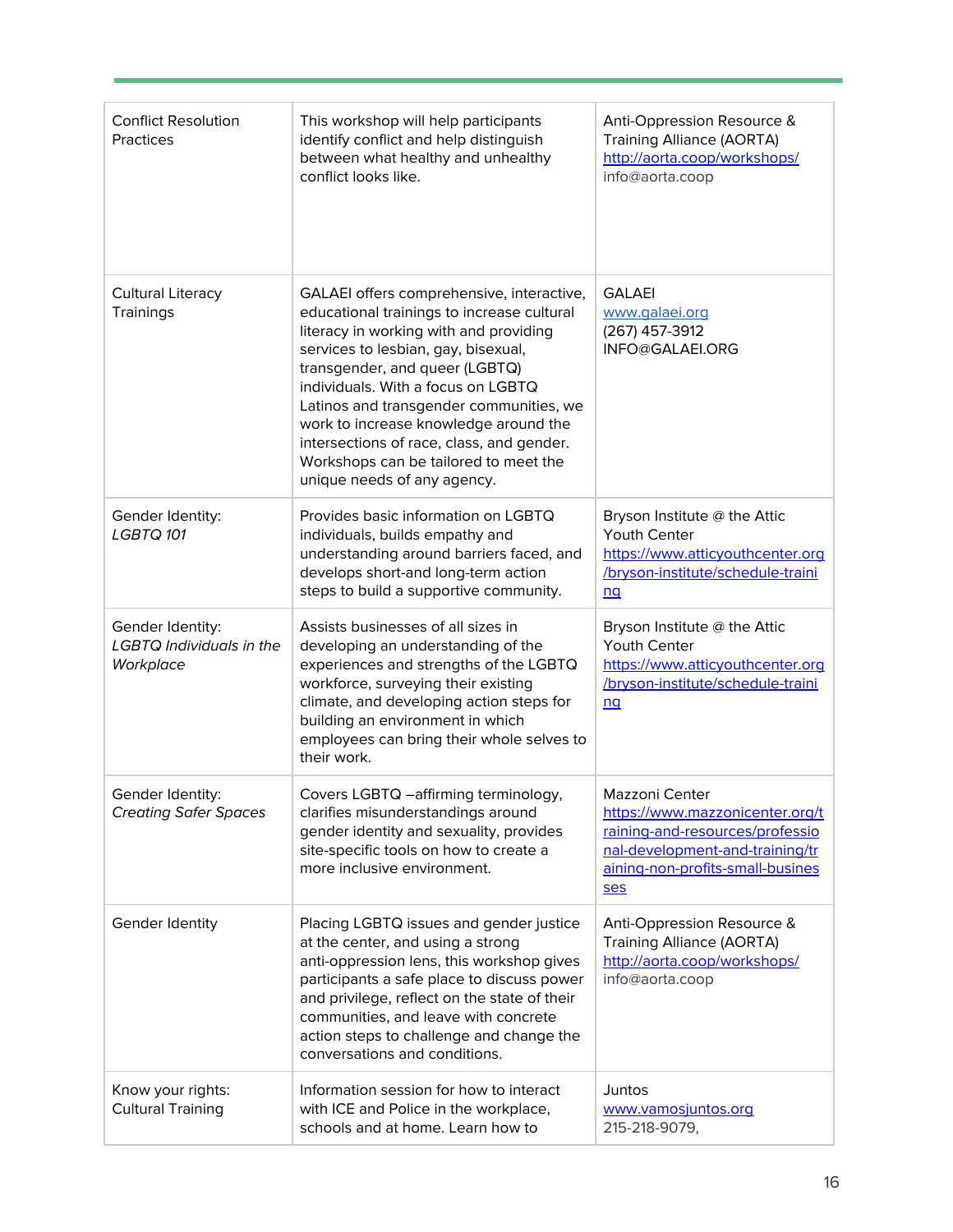|                     | identify and interact with the criminal<br>justice system in Philadelphia. Orient<br>yourself on different immigration statuses<br>and how to talk to your<br>employee/employer in a professional and<br>respectful way. Available in English and<br>Spanish- Vietnamese soon.                                                                                                                | info@vamosjuntos.org                                                                                                         |
|---------------------|-----------------------------------------------------------------------------------------------------------------------------------------------------------------------------------------------------------------------------------------------------------------------------------------------------------------------------------------------------------------------------------------------|------------------------------------------------------------------------------------------------------------------------------|
| Workers' Rights 101 | How workers can utilize Pennsylvania law<br>for the purposes of organizing.                                                                                                                                                                                                                                                                                                                   | <b>Black and Brown Workers</b><br>Cooperative<br>https://www.bbwcphilly.org/<br>Shani Akilah<br>bbworkercollective@gmail.com |
| Race/Identity       | Sharpen skills and strategies to address<br>systemic racism and advance racial<br>equity. Emphasizing how to challenge and<br>change institutional racial inequities.<br>Participants will build on and strengthen<br>racial equity practices for themselves and<br>their organizations and networks.<br>Attending this training is required to<br>participate in subsequent series training. | Race Forward: The Center for<br>Racial Justice Innovation                                                                    |
| <b>Hate Crimes</b>  | Training in which participants learn skills<br>for stepping up when they witness hate<br>speech or hate crime.                                                                                                                                                                                                                                                                                | http://defendyourself.org/bystan<br>der-intervention/<br>Lauren@defendyourself.org<br>301.608.3708                           |

| <b>Resource</b>                                             | <b>Why It's Great</b>                                                                                                                                                               | <b>Website + Contact</b>                                                                                                                                                                          |
|-------------------------------------------------------------|-------------------------------------------------------------------------------------------------------------------------------------------------------------------------------------|---------------------------------------------------------------------------------------------------------------------------------------------------------------------------------------------------|
| Anti-discrimination:<br>Adding racial equity to<br>the menu | An Equity Toolkit for Restaurant<br>Owners. A roadmap for employers to<br>confront biases that may inform their<br>hiring and promotions decision and<br>other workplace practices. | http://rocunited.org/publications/r<br>acial-equity-toolkit/                                                                                                                                      |
| Anti-discrimination                                         | Free downloadable documents relating<br>to employee rights and employer<br>responsibilities.                                                                                        | https://www1.eeoc.gov/eeoc/publ<br>ications/order.cfm                                                                                                                                             |
| Anti-discrimination<br>Workers' Rights                      | Comprehensive summary of<br>employee's rights, employer<br>responsibilities and relevant resources.                                                                                 | <b>Black and Brown Workers</b><br>Cooperative<br>https://www.bbwcphilly.org/<br>Shani Akilah<br>bbworkercollective@gmail.com<br>www.drive.google.com/file/d/0B9QVI<br>D2taghEMms0TEdJYiJFVlk/view |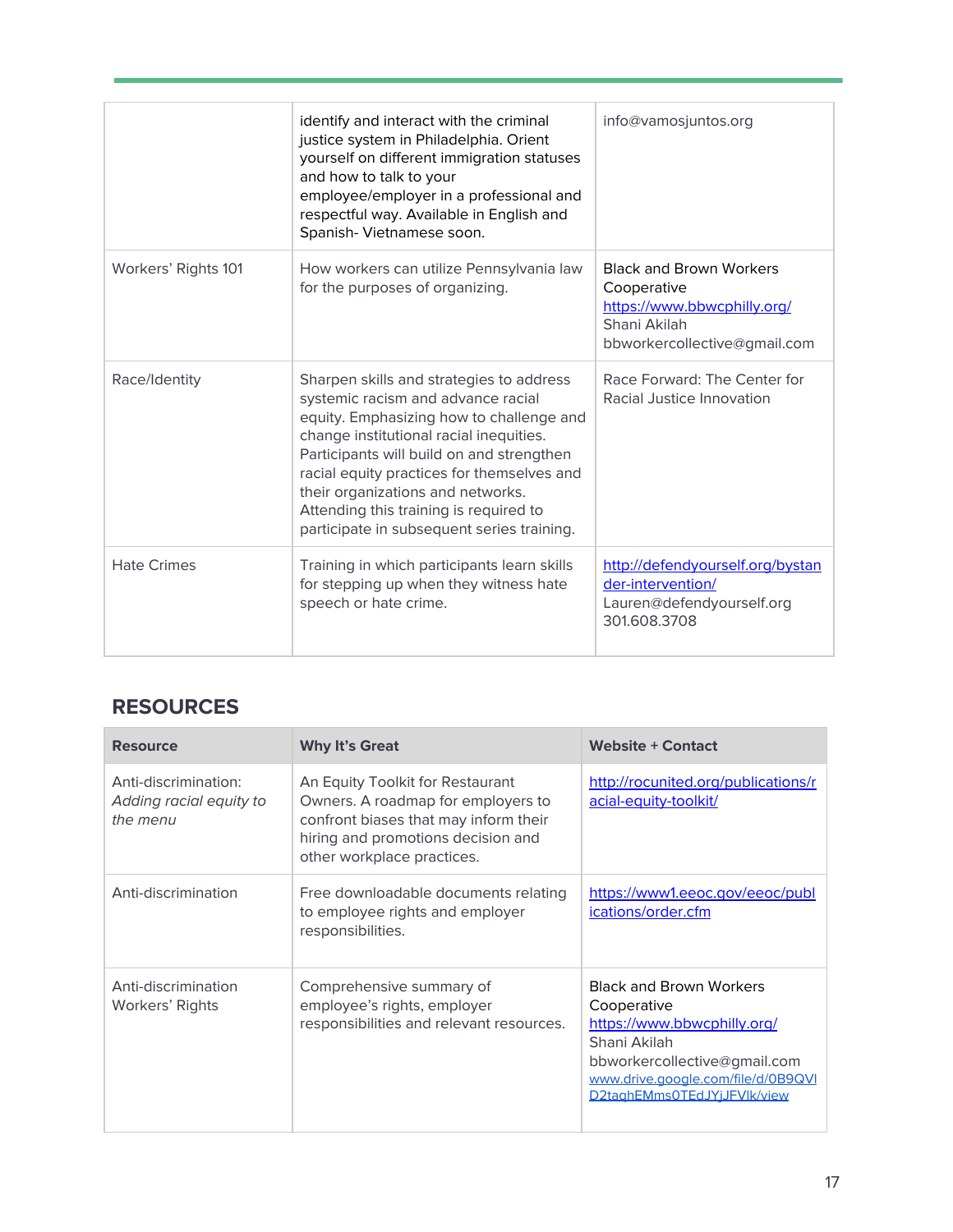### <span id="page-18-0"></span>Chapter 5: **Suppliers and Subcontractors**

#### **OVERVIEW**

With so many certifications out there, it's difficult to tell exactly how committed to justice your suppliers are. This guide provides vetted certifications that show what suppliers can apply for to show they're committed to support human rights, environmental integrity, and fair labor practices. A few of these principles are:

- **Ethical Labor Practices**, including collective bargaining and worker-driven solutions
- **Safety Practices**, including pesticide use and proper worker risk coverage
- **Environmental Practices,** including biodiversity and against animal cruelty

| <b>Resource</b>                  | <b>Why It's Great</b>                                                                                                                                                                                                                                                                                                                                                                                                                                                                                                                                                                                                                                                                                                                                                  | <b>Website + Contact</b>                                         |  |
|----------------------------------|------------------------------------------------------------------------------------------------------------------------------------------------------------------------------------------------------------------------------------------------------------------------------------------------------------------------------------------------------------------------------------------------------------------------------------------------------------------------------------------------------------------------------------------------------------------------------------------------------------------------------------------------------------------------------------------------------------------------------------------------------------------------|------------------------------------------------------------------|--|
| <b>Food Justice</b><br>Certified | AHP works to transform the existing agricultural<br>system into one based on empowerment, justice,<br>and fairness for all who labor from farm to retail.<br>AJP uses a certification process to indicate fair<br>foods, farms, and processes. AJP has a formal<br>advisory committee made up of representatives<br>of major stakeholder groups to oversee their work<br>and keep them on track. The AJP standards<br>themselves were developed over a decade long<br>process of compiling input from stakeholders<br>worldwide.                                                                                                                                                                                                                                       | https://www.agriculturaljustice<br>project.org/en/certification/ |  |
| Equitable Food<br>Initiative     | EFI standards cover worker health and safety,<br>freedom of association, fair wages, benefits and<br>conditions of employment, freedom from<br>discrimination and retaliation, dispute settlement,<br>employer-provided housing, and protections for<br>H2A workers. EDI pesticide standards deal with<br>the management of pests, soil, water, and habitat.<br>The initial emphasis is on using an integrated Pest<br>Management approach to minimize the use of<br>hazardous pesticides. EFI requires full pesticide<br>use reporting, including quantification of pesticide<br>risk to workers and the environment. EFI food<br>safety standards address worker hygiene, water<br>use, soil amendments, land use, animals, harvest,<br>and post-harvest activities. | http://www.equitablefood.org/<br>certification                   |  |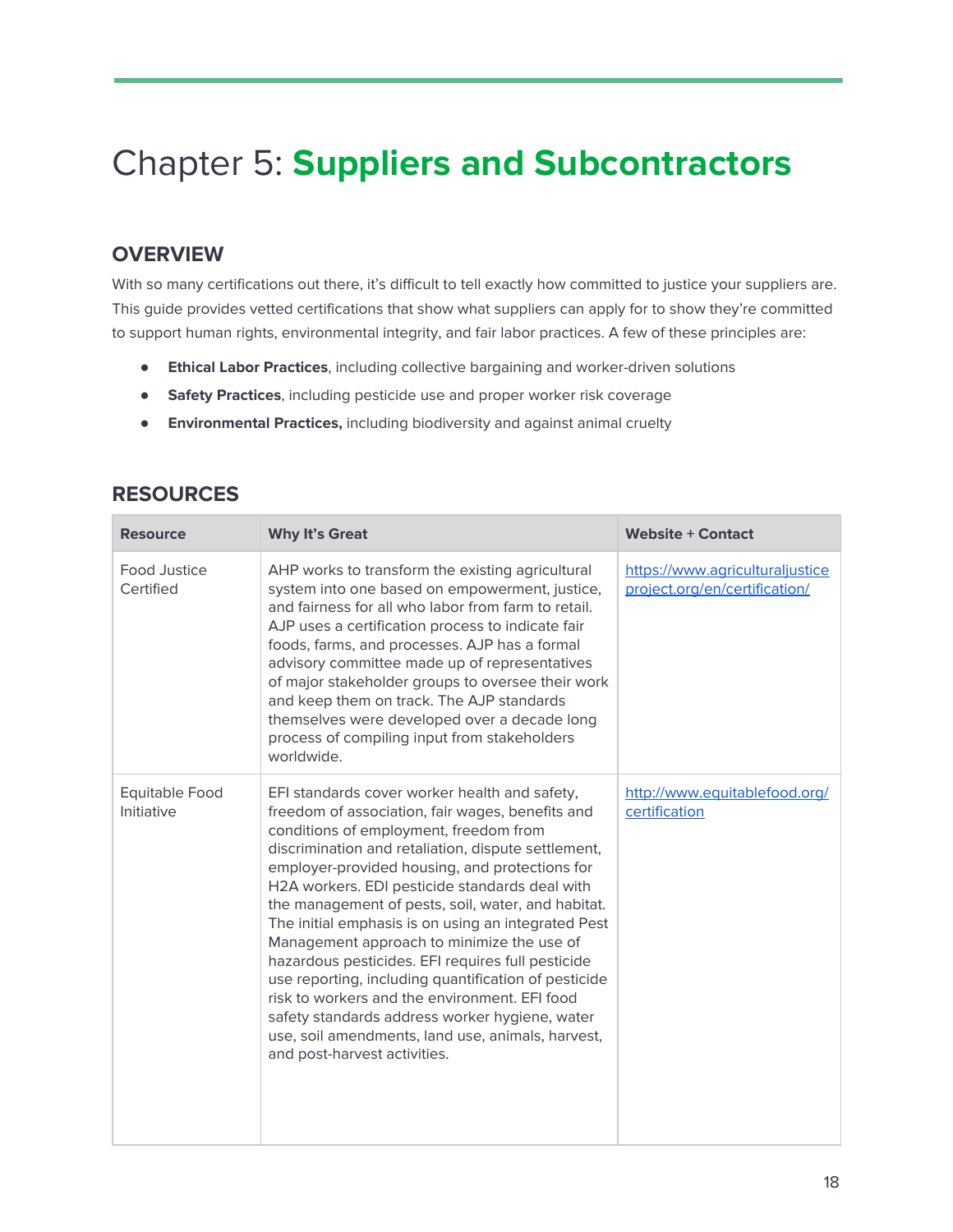| Fair Food Program | The value of the Fair Food Program stems from<br>both standards outline in the Fair Food Code of<br>Conduct, which go well beyond the requirements<br>of law, and the multi-layered approach to<br>monitoring and enforcing compliance with those<br>standards. The package of advanced, innovative | http://www.fairfoodprogram.or<br><u>q/</u> |
|-------------------|-----------------------------------------------------------------------------------------------------------------------------------------------------------------------------------------------------------------------------------------------------------------------------------------------------|--------------------------------------------|
|                   | standards and rigorous enforcement underlies the<br>most comprehensive, verifiable and sustainable<br>social responsibility program in U.S. agriculture.                                                                                                                                            |                                            |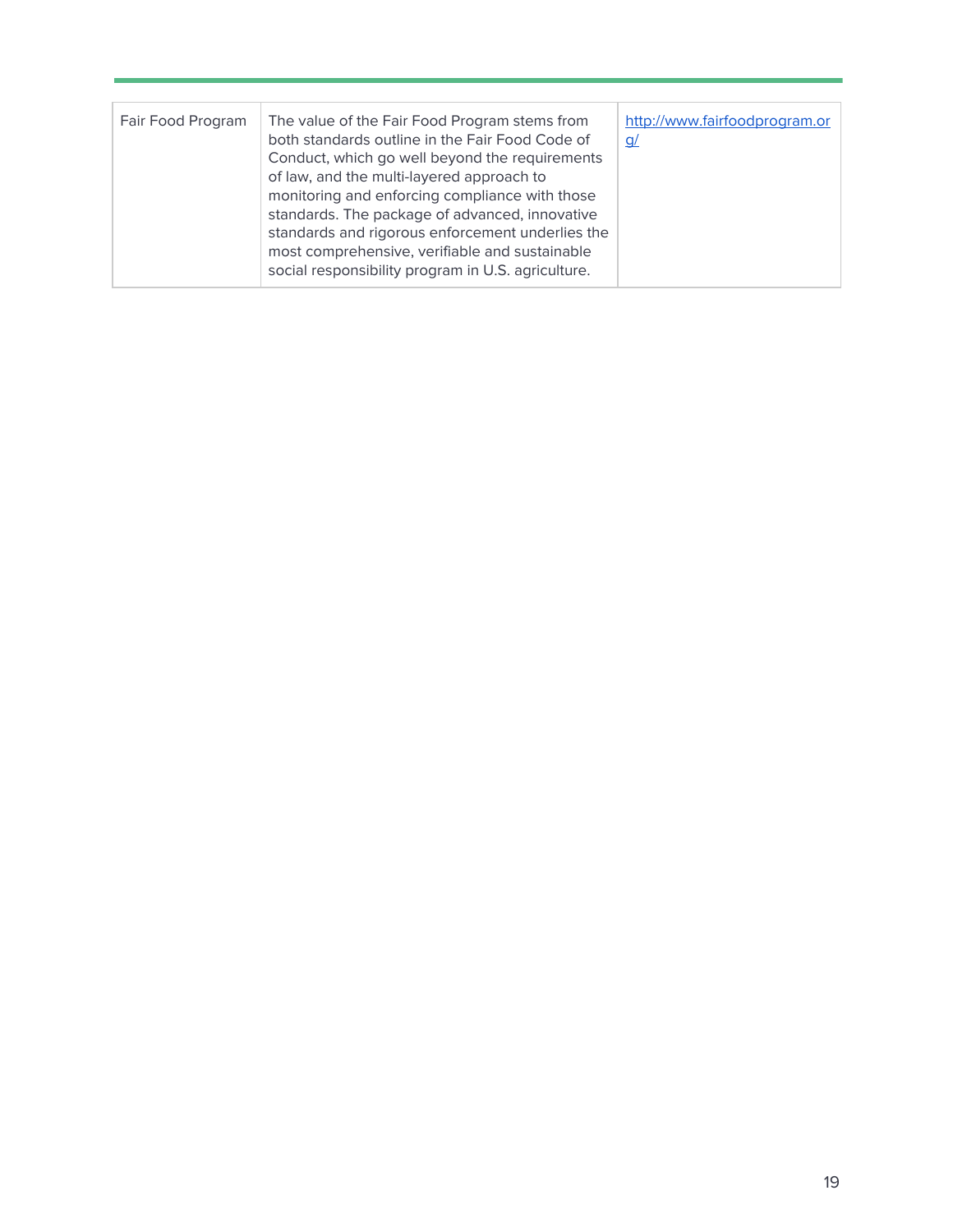### <span id="page-20-0"></span>Chapter 6: **Fair Business Opportunities**

#### **OVERVIEW**

The trainings and resources in this chapter are for businesses interested in going above and beyond the minimum legal requirements of employers. In this section, employers can find information on the following:

- **Benefit Corporations** A for-profit entity that includes positive impact on society, workers, the community and the environment in addition to profit as its legally defined goals.
- **Best for PHL** A program that encourages, supports, and recognizes Philadelphia companies that commit themselves to creating positive impact.
- **● Local Business Entity (LBE) Certification -** Businesses can become certified with the City of Philadelphia as a Local Business Entity. The benefit of this is that the Procurement Department allows for a 5% bid preference for certified local vendors.
- **Minority/Women/Disabled Business Enterprise Certification (M/W/DSBE) -** A certificate that verifies that at least 51% of the beneficial ownership interest and control are owned by a minority, women, or disabled person. Benefits of certification include free advertisement in the Office of Economic Opportunity's (OEO) registry, the Philadelphia Commerce Department will contact your business to offer technical and financial services to build capacity, and many contractors and City departments use the registry as a sourcing tool for services. Businesses must first get certified by an external agency and then registered with OEO.
- **Restaurants Advancing Industry Standards in Employment (RAISE) Membership** A collaboration of restaurant owners, restaurant industry workers, government agencies, and city officials. RAISE facilitates the learning and sharing of best practices in the restaurant industry.
- **The Restaurant Opportunity Center (ROC) Diner's Guide** A national guide that promotes restaurants that provide better wages, benefits, and promotion opportunities to their employees.
- **Unionization** In a unionized workplace, the union bargains with the employer for a contract and makes sure that the contract is carried out.
- **Worker Cooperatives** A business entity that is owned and controlled by its workers.

| <b>Subject</b> | <b>Training</b>        | <b>Why It's Great</b>                                                                                                                                                                  | <b>Website + Contact</b>                                             |
|----------------|------------------------|----------------------------------------------------------------------------------------------------------------------------------------------------------------------------------------|----------------------------------------------------------------------|
| Best for PHL   | Best for PHL Workshops | Meet other like-minded<br>business leaders at a Best for<br>PHL workshop. There is no<br>cost to participate and they<br>are open to all businesses.<br>Just bring a laptop or tablet! | www.bestforphl.com/ev<br>ents<br>bestforphl@impactphl.or<br><u>ପ</u> |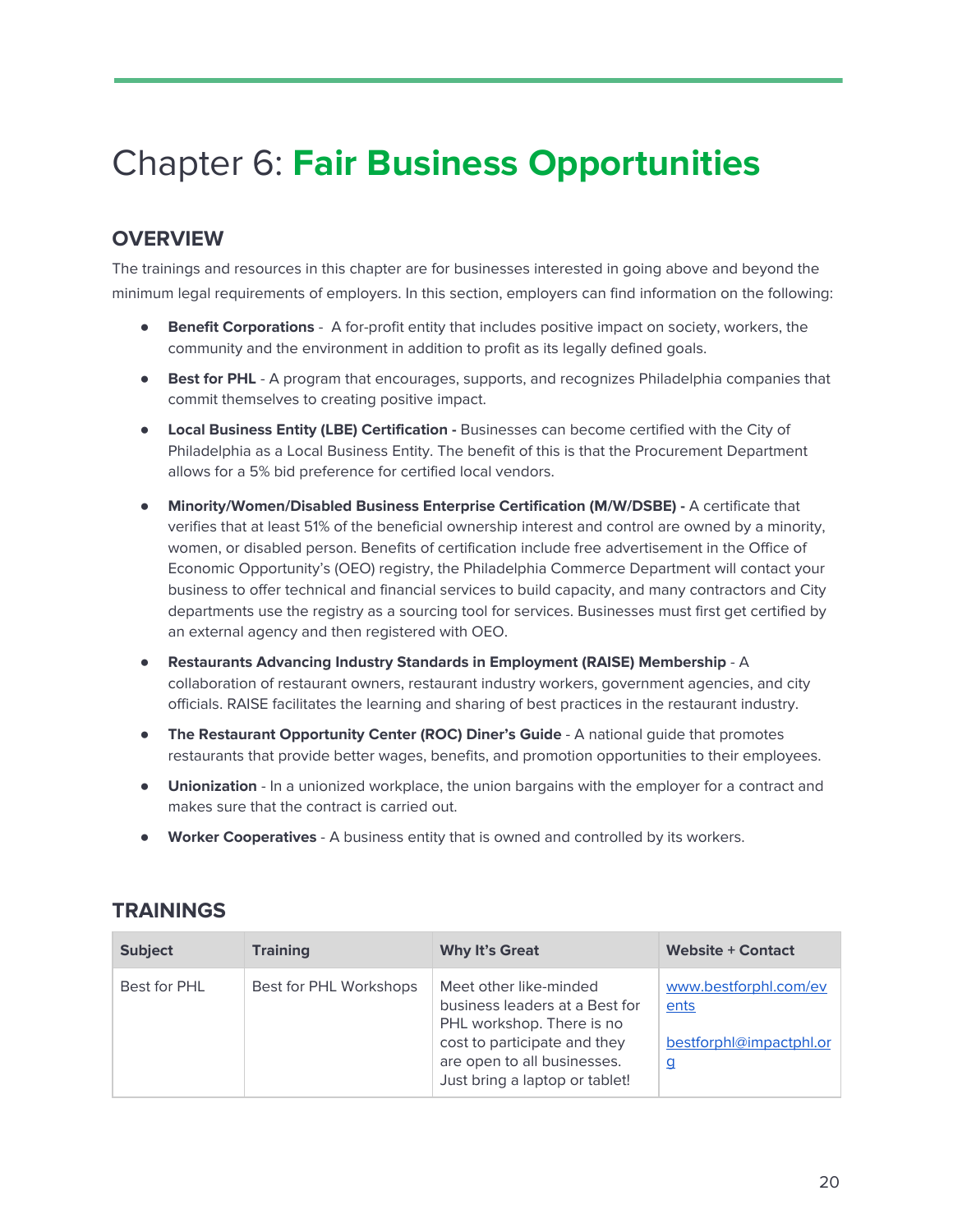| M/W/DSBE               | <b>Online Certification</b><br><b>Application Vendor</b><br>Training and Introduction<br>to the Online System<br><b>Vendor Training</b> | Weekly online trainings with a<br>live trainer are offered to both<br>first-time applicants and<br>registered businesses seeking<br>renewal.<br>Learn how to use the system<br>to submit a paperless<br>application for certification.                    | Click on System<br>Training in bottom left<br>corner.<br>https://phila.mwdsbe.co<br>m/ |
|------------------------|-----------------------------------------------------------------------------------------------------------------------------------------|-----------------------------------------------------------------------------------------------------------------------------------------------------------------------------------------------------------------------------------------------------------|----------------------------------------------------------------------------------------|
| Worker<br>Cooperatives | Co-ops 101                                                                                                                              | Network with established<br>co-ops and those interested in<br>becoming co-ops at the<br>Philadelphia Area Cooperative<br>Alliance's quarterly gatherings.<br>Businesses can also request a<br>Co-op 101 on a fee-for-service<br>basis.                    | www.philadelphia.coop/<br>programs<br>jamila@philadelphia.coo<br>$\overline{p}$        |
|                        | Philadelphia Area<br><b>Cooperative Alliance</b><br>(PACA) Monthly<br><b>Workshop Series</b>                                            | PACA shares its expertise,<br>resources, and opportunities<br>for cooperatives,<br>not-for-profits, and for-profits<br>throughout the Philadelphia<br>region. Check out PACA's<br>Facebook to stay up-to-date<br>on all upcoming events and<br>workshops! | www.philadelphia.coop/<br>cli/workshops<br>www.facebook.com/Phil<br><b>lyCoops</b>     |
|                        | <b>Worker Cooperative</b><br>Start-up Monthly<br><b>Webinars and Free</b><br>Consulting                                                 | These monthly webinars from<br>the Democracy at Work<br>Institute provides a free 30<br>minute consulting session.                                                                                                                                        | www.institute.coop/start<br>up-webinar<br>(415) 379-9201<br>info@institute.coop        |
| Unionization           | Request a Speaker from<br>the National Labor<br><b>Relations Board (NLRB)</b>                                                           | Speakers will provide general<br>information about the NLRB,<br>its mission, and the process<br>for filing charges and petitions,<br>at no cost for meetings,<br>conferences and seminars.                                                                | www.nlrb.gov/news-outr<br>each/request-speaker                                         |

| <b>Subject</b>                 | <b>Resource</b>                 | <b>Why It's Great</b>                                                                                  | <b>Website + Contact</b>                                            |
|--------------------------------|---------------------------------|--------------------------------------------------------------------------------------------------------|---------------------------------------------------------------------|
| <b>Benefit</b><br>Corporations | How to Become a B<br>Corp Guide | Learn how to meet<br>performance and legal<br>requirement and register for a<br>certification webinar. | www.bcorporation.net/b<br>ecome-a-b-corp/how-to-<br>become-a-b-corp |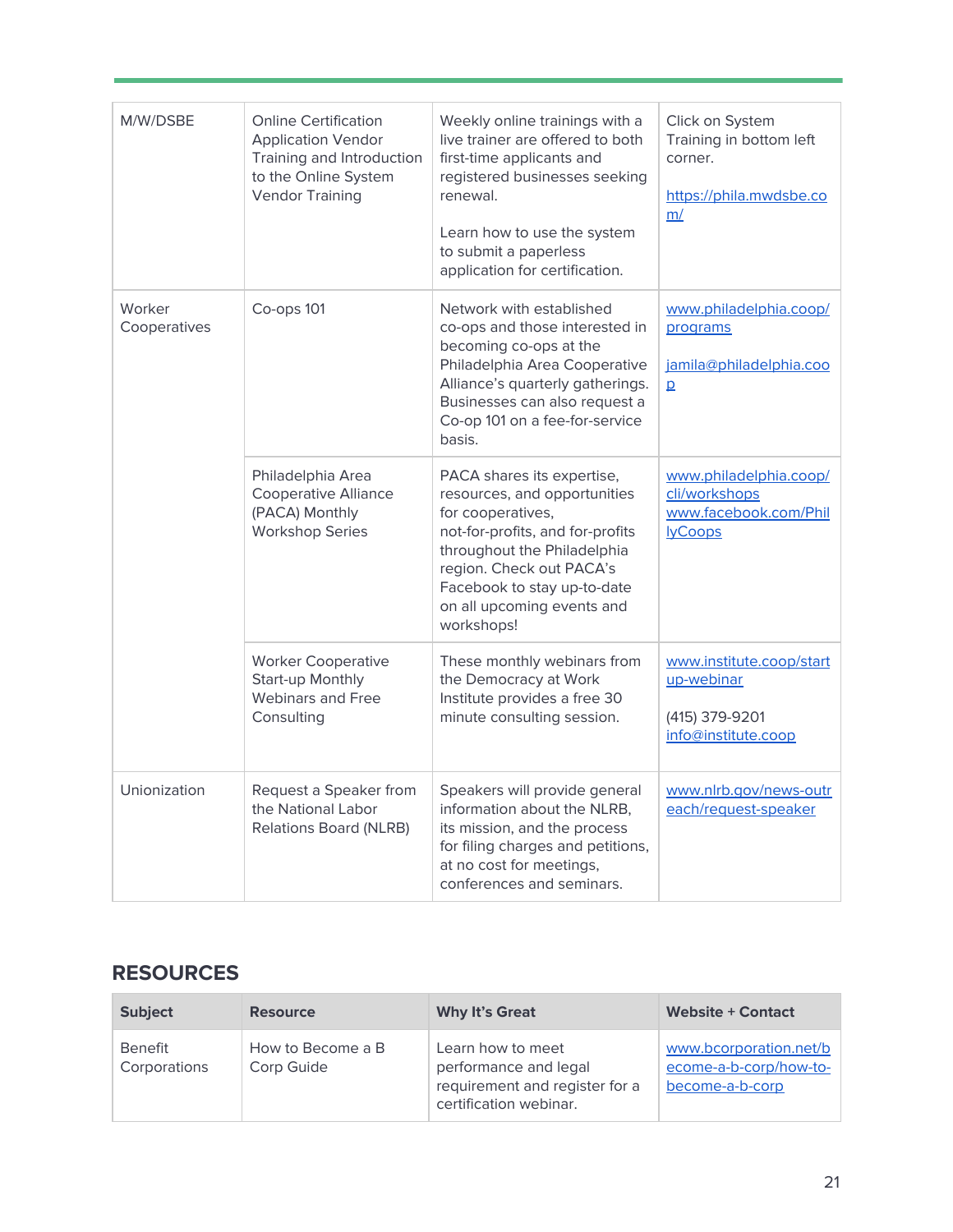|              | <b>B Lab Webinars</b>                                                                                | Join B Lab staff and members<br>of the B Corp community on a<br>webinar to learn about the path<br>to B Corp Certification. They<br>will guide you through the<br>certification process dive deep<br>into improving your score.                                                                                                                | www.bcorporation.net/v<br>ideos/webinars<br>610-293-0299<br>support@bcorporation.n<br>et                                           |
|--------------|------------------------------------------------------------------------------------------------------|------------------------------------------------------------------------------------------------------------------------------------------------------------------------------------------------------------------------------------------------------------------------------------------------------------------------------------------------|------------------------------------------------------------------------------------------------------------------------------------|
|              | <b>B Ratings System Survey</b>                                                                       | The B Ratings System is a<br>comprehensive, user-friendly<br>online survey that evaluates<br>your company's impact on<br>employees, communities, the<br>environment, and consumers.<br>It's free and available to<br>everyone!                                                                                                                 | www.sbnphiladelphia.or<br>g/sustainability/resourc<br>es/b-lab_survey<br>215-922-7400<br>info@sbnphiladelphia.or<br>$\overline{a}$ |
| Best for PHL | Best for PHL Resource<br>Library                                                                     | Employers can find resources<br>on bonus programs, employee<br>engagement, health insurance<br>benefits, wage equity, and<br>more!                                                                                                                                                                                                             | www.bestforphl.com/res<br>ources                                                                                                   |
|              | Best for PHL Challenge                                                                               | An assessment that will walk<br>you through a series of<br>questions to help you learn<br>what it takes to build a better<br>business - better for your<br>workers, community, and the<br>environment. You can even<br>compare your answers to other<br>businesses!                                                                            | www.bestforphl.com/ev<br>ents<br>bestforphl@impactphl.or<br>$\mathbf{q}$                                                           |
| Cooperatives | <b>Start-up Resources</b>                                                                            | Complete an introductory<br>online course, learn how to join<br>the US Federation of Worker<br>Co-ops, and access legal and<br>financial support documents,<br>all in one place!                                                                                                                                                               | www.institute.coop/start<br>$\mathsf{u}\mathsf{p}$                                                                                 |
|              | Philadelphia Area<br><b>Cooperative Alliance</b><br>(PACA) Programs &<br><b>Technical Assistance</b> | If you're looking to start a<br>co-op or convert your business<br>into a co-op in Philadelphia,<br>contact PACA! PACA will help<br>you figure out how to finance<br>your cooperative business and<br>can connect you to<br>zero-interest, crowdfunded<br>microloans, and introduce you<br>to other potential sources of<br>capital for co-ops. | www.philadelphia.coop/<br>programs<br>215-971-3803<br>info@philadelphia.coop                                                       |
|              | Study Guide to the<br><b>Cooperative Movement</b>                                                    | A one-stop shop for resources<br>created by and for people who<br>work in co-ops. Check out                                                                                                                                                                                                                                                    | www.toolboxfored.org/s<br>tudy-quide-to-the-coope<br>rative-movement                                                               |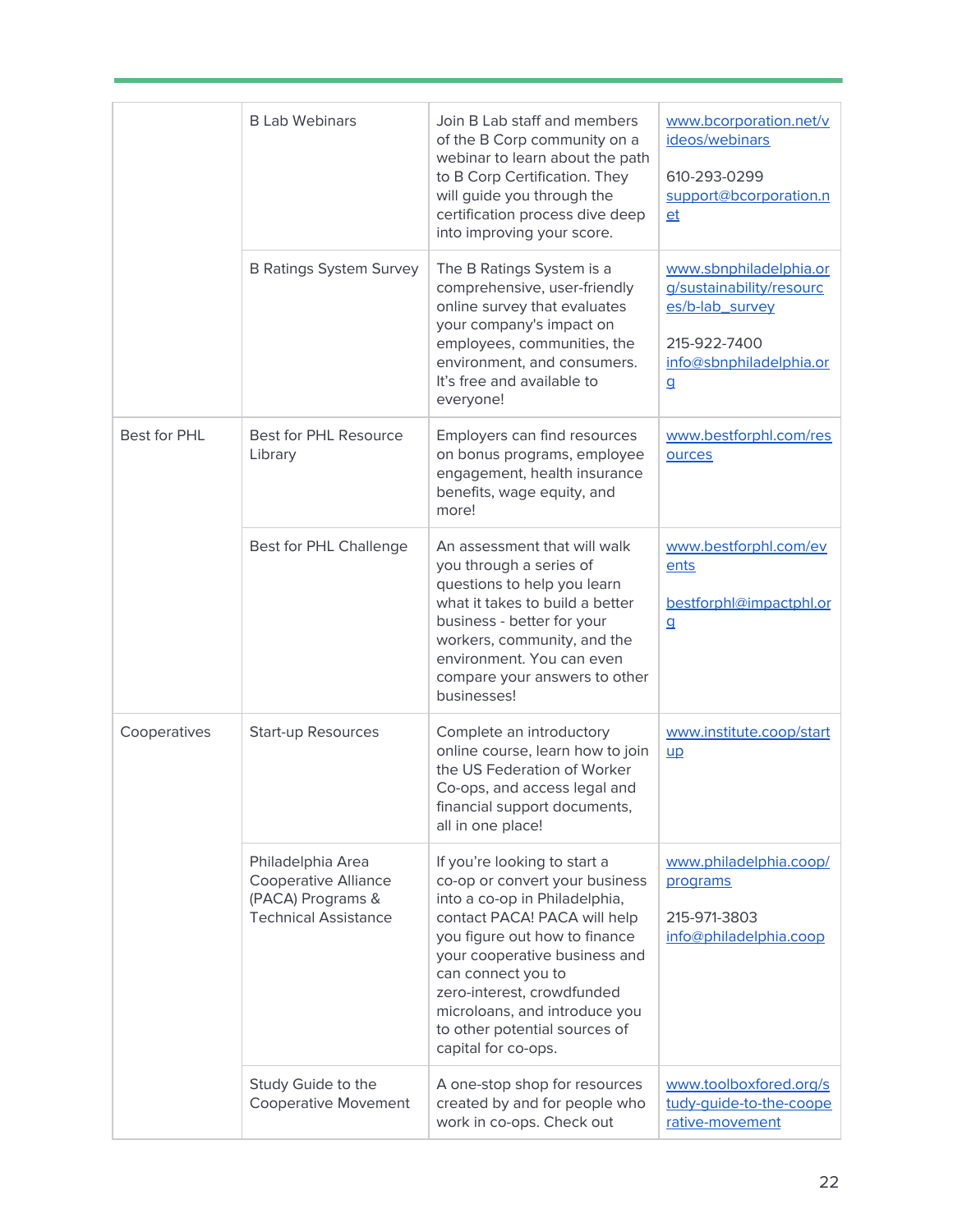|                      |                                                                                         | information on types of                                                                                                                                                                                                                    |                                                                                         |
|----------------------|-----------------------------------------------------------------------------------------|--------------------------------------------------------------------------------------------------------------------------------------------------------------------------------------------------------------------------------------------|-----------------------------------------------------------------------------------------|
|                      |                                                                                         | cooperatives, how to start,<br>governance structures, and<br>history and philosophy of<br>co-ops.                                                                                                                                          |                                                                                         |
|                      | <b>Shared Resource Library</b>                                                          | <b>NASCO's Shared Resource</b><br>Library is a constantly growing<br>collection of documents and<br>files for sharing co-ops'<br>collective knowledge. Search<br>the library by keyword or<br>browse through the resources<br>by category. | www.nasco.coop/resour<br>ces                                                            |
|                      | Co-op 101 Start-up<br>Packet                                                            | This packet provides<br>information on the benefits of<br>becoming a co-op, steps to<br>form a c-op, and keys to<br>developing an effective<br>committee.                                                                                  | www.cdi.coop/wp-conte<br>nt/uploads/2014/01/CDI<br>completestart-uppkt201<br>0.pdf      |
|                      | Online Request for<br><b>Technical Assistance</b>                                       | <b>Technical Assistance is tailored</b><br>to each organization's needs<br>and can include financial<br>analysis, legal structure<br>assistance, or the researching<br>of an operational issue such as<br>a personnel policy.              | www.kdc.coop/request-<br>assistance.html<br>info@kdc.coop<br>717-792-2163               |
|                      | Co-op 101: Philadelphia<br><b>Edition Webinar</b>                                       | A self-guided webinar for<br>people in the Philadelphia<br>region to learn about co-ops.                                                                                                                                                   | www.philadelphia.coop/<br>about-cooperatives<br>info@philadelphia.coop<br>215-971-3803  |
| Employee<br>Handbook | How to Write a Great<br>Employee Handbook                                               | An overview of the key<br>sections and what to include in<br>an employee handbook.                                                                                                                                                         | www.nfib.com/content/r<br>esources/labor/how-to-<br>write-a-great-employee-<br>handbook |
|                      | Entrepreneur's Guide to<br>Starting and Growing a<br><b>Business in</b><br>Pennsylvania | A resource that provides<br>information, instructions, and<br>checklists for entrepreneurs to<br>help build a successful<br>business in PA. Employee<br>handbook guidance on pages<br>42-43.                                               | www.dced.pa.gov/down<br>load/entrepreneurs-quid<br>e/?wpdmdl=56163                      |
|                      | Free Employee<br>Handbook Template                                                      | Provides a free employee<br>handbook template, for<br>educational purposes only.                                                                                                                                                           | www.fitsmallbusiness.co<br>m/employee-handbook-<br>sample                               |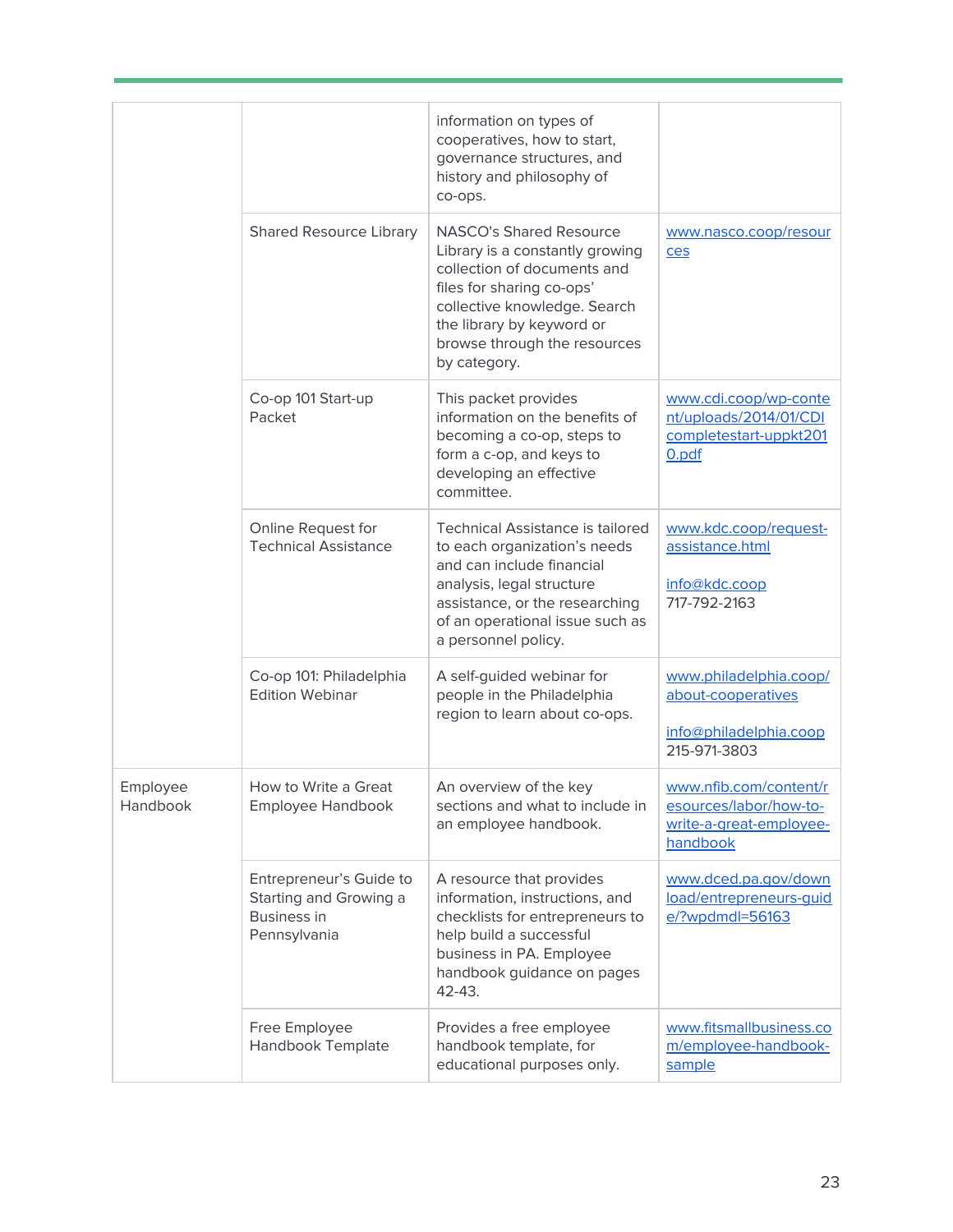|                                                      | How to Write a<br><b>Restaurant Employee</b><br>Manual | Suggestions on topics to<br>include in an employee<br>manual.                                                                                                                                                                                                                                                                                                                                       | www.thebalancesmb.co<br>m/how-to-write-a-restau<br>rant-employee-manual-<br>2888856                                                                                          |
|------------------------------------------------------|--------------------------------------------------------|-----------------------------------------------------------------------------------------------------------------------------------------------------------------------------------------------------------------------------------------------------------------------------------------------------------------------------------------------------------------------------------------------------|------------------------------------------------------------------------------------------------------------------------------------------------------------------------------|
| <b>Local Business</b><br>Entity                      | <b>Certification Factsheet</b><br>and Application      | Check out this link to read<br>about the regulation, review<br>the basics of LBE certification<br>and its benefits, and apply<br>online!                                                                                                                                                                                                                                                            | https://business.phila.go<br>v/local-business-entity-c<br>ertification/                                                                                                      |
| M/W/DSBE                                             | Certification with<br><b>External Agency</b>           | To become registered as a<br>M/W/DSBE, a business must<br>first become certified by an<br>external agency. Click the link<br>to view a list of all acceptable<br>agencies. After getting<br>certified, the business must<br>register with the Office of<br>Economic Opportunity.                                                                                                                    | http://www.phila.gov/co<br>mmerce/businessSuppo<br>rt/mwdsbeSupport/Paq<br>es/Certification.aspx#<br>For any questions,<br>contact Alice<br>Dungee-James at<br>215-683-2052. |
| M/W/DSBE                                             | Registration with OEO                                  | Registration is the process of<br>going to the link provided to<br>complete a 30 min application.<br>Then, the application is<br>processed and approved and<br>you will receive a registration<br>letter via email. A business<br>must be certified before they<br>can be registered.                                                                                                               | https://phila.mwdsbe.co<br>m/<br>For any questions,<br>contact Jennifer Wise at<br>215-683-2071.                                                                             |
| Restaurant<br>Opportunity<br>Center Diner's<br>Guide | <b>Diners Guide</b><br><b>Registration Form</b>        | Join the ROC Diners Guide!<br>The Guide showcases<br>businesses who are known<br>leaders in the sustainable and<br>fair food movement. The guide<br>is free to join and benefits<br>include exclusive participation<br>in events, special promotions<br>through the Diners United<br>consumer network, and your<br>business listed in the Diners<br>Guide app, which has over<br>100,000 downloads! | www.rocunited.org/join-<br>diners-quide/                                                                                                                                     |
| Unionization                                         | <b>Employer/Union Rights</b><br>and Obligations        | Provides examples of<br>employer labor organization<br>conduct that violates the law<br>and what rules govern<br>collective bargaining for a<br>contract.                                                                                                                                                                                                                                           | www.nlrb.gov/rights-we-<br>protect/employerunion-r<br>ights-and-obligations                                                                                                  |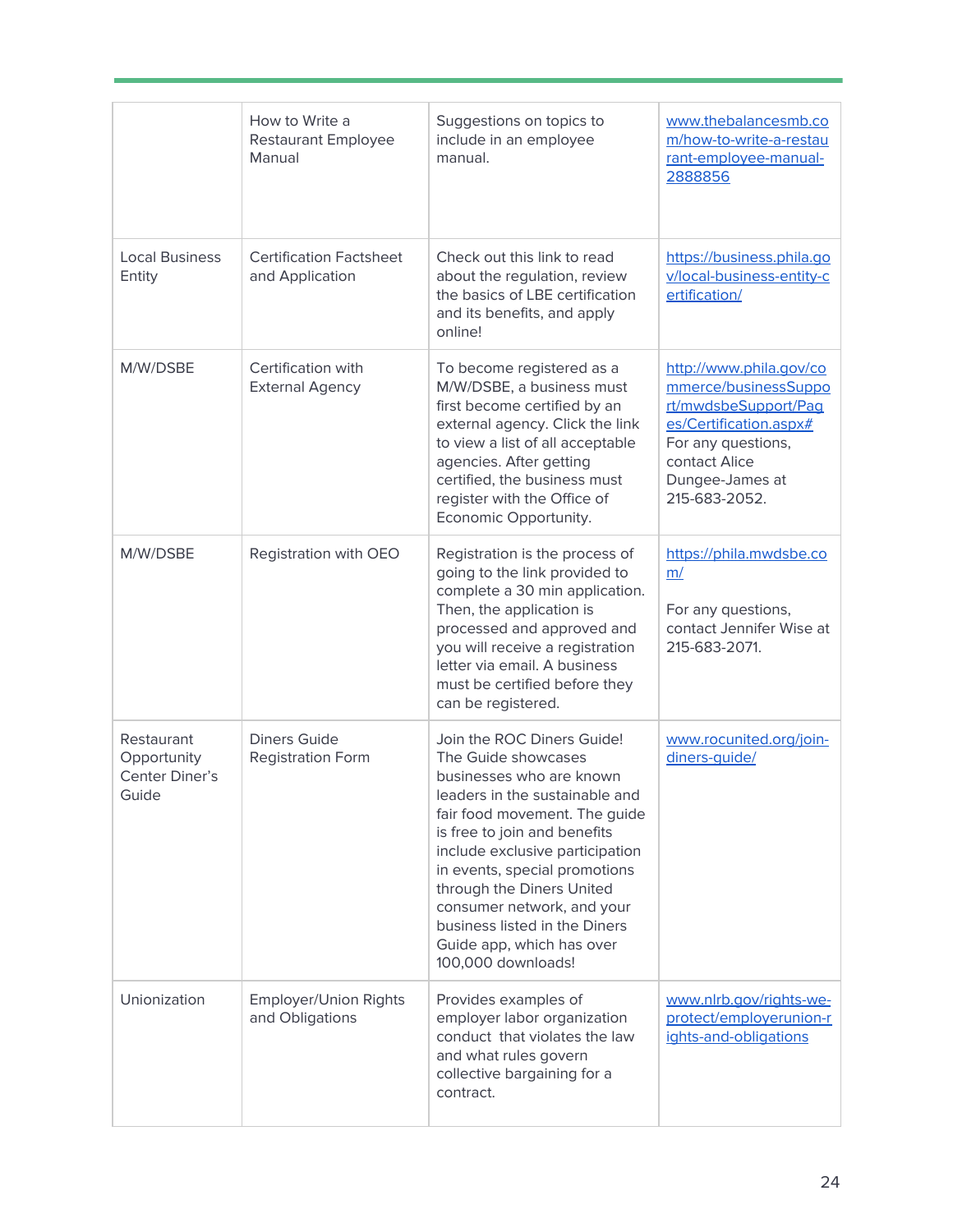| All About Unions FAQ | This page offers answers to<br>questions on what is a labor<br>union, what are the benefits of<br>becoming a member, and an<br>overview of federal laws that<br>govern unions. | www.workplacefairness.<br>org/labor-unions |
|----------------------|--------------------------------------------------------------------------------------------------------------------------------------------------------------------------------|--------------------------------------------|
|----------------------|--------------------------------------------------------------------------------------------------------------------------------------------------------------------------------|--------------------------------------------|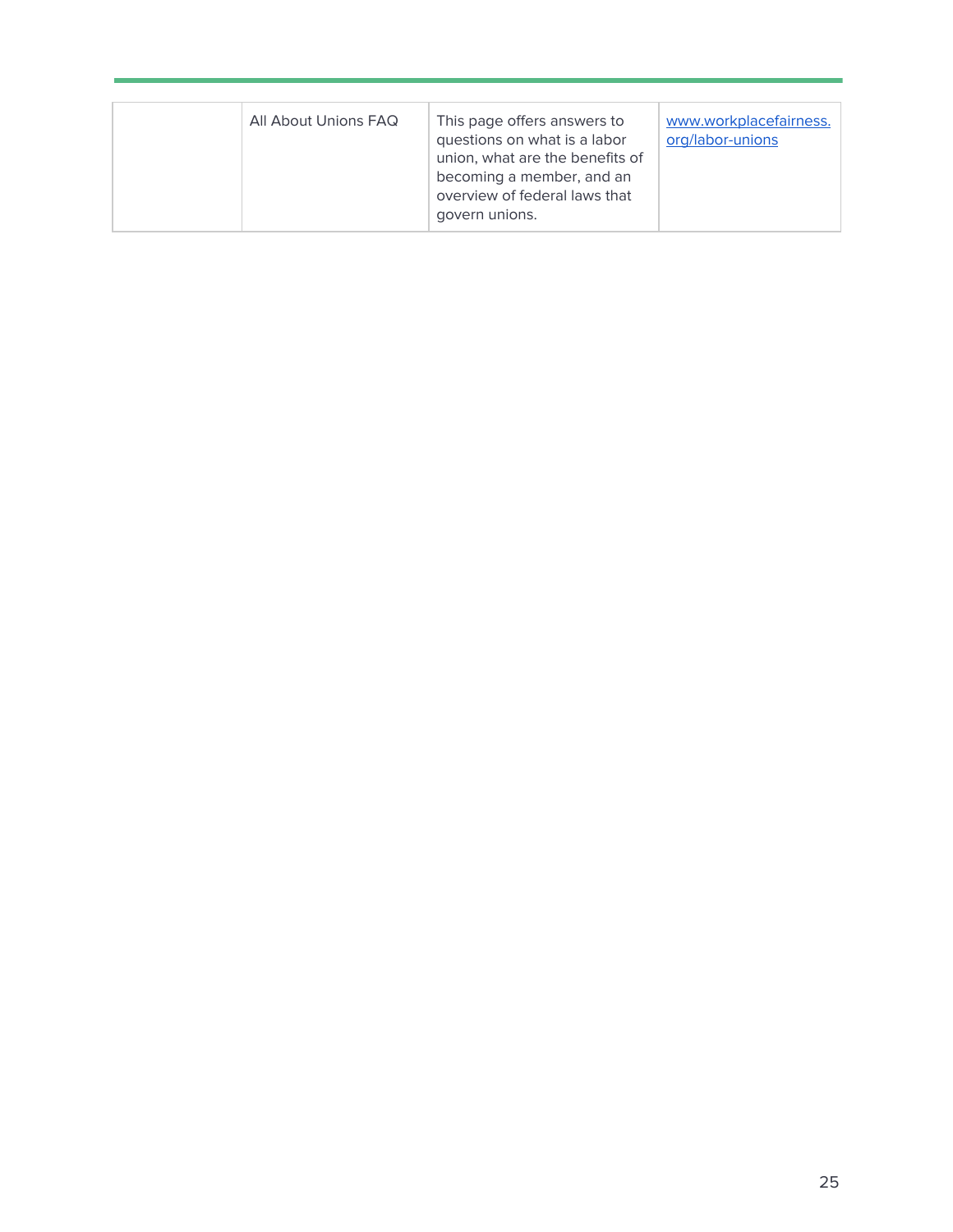## <span id="page-26-0"></span>Chapter 7: **Mandatory Laws & Regulations**

#### **OVERVIEW**

The table below outlines federal, state, and local laws and regulations that should be followed by all food businesses. This list is a good place to start as you build better labor practices in your business.

| <b>Subject</b>                | <b>Jurisdiction</b>    | <b>Summary</b>                                                                                                                                                                                                                                                                                                                                    |
|-------------------------------|------------------------|---------------------------------------------------------------------------------------------------------------------------------------------------------------------------------------------------------------------------------------------------------------------------------------------------------------------------------------------------|
| <b>Shifts &amp; Breaks</b>    | <b>State</b>           | Minors ages 14-17 working 5 or more consecutive hours get at least<br>one 30-minute break. Breaks for employees age 18 and up must be<br>paid if they are less than 20 minutes.                                                                                                                                                                   |
| Minimum Wage                  | State/City             | Minimum wage in PA and Philadelphia is \$7.25.                                                                                                                                                                                                                                                                                                    |
| <b>Tipped</b><br>Minimum Wage | State/City             | Employees who make at least \$30 per month in tips may get paid a<br>minimum of \$2.83 per hour. The employer must make up the<br>difference if the tips and \$2.83 do not meet the regular Pennsylvania<br>minimum wage of \$7.25 per hour.                                                                                                      |
| Gratuity/Tips                 | Federal/<br>State/City | When a patron tips via credit card, employees must receive the full<br>tip indicated on the credit card slip without any deductions for credit<br>card payment processing fees or other costs that may be charged to<br>the employer. The employee must receive the full tip no later than<br>the next regularly scheduled payday.                |
| <b>Tip Pooling</b>            | State                  | Tips from a tip pool must cover at least the full minimum wage of<br>\$7.25. Tips from a tip pool cannot go to any employees who don't<br>usually receive their own tips (ie. back-of-house), or employers.                                                                                                                                       |
| Sick Leave                    | City                   | Employees earn one hour of paid sick time for every forty hours<br>worked. Sick leave can be used starting on the 90th day of<br>employment. When used, sick time includes the same hourly rate<br>and benefits, and can be for emergency, diagnostic, preventative, or<br>family care.                                                           |
| Overtime                      | <b>State</b>           | Employees who work more than 40 hours in a work week must be<br>paid overtime. The federal and PA overtime rate is time-and-a-half for<br>every hour an employee works over 40 hours per week. Employees<br>who earn more than \$55 per week, or \$23,660 per year, are exempt<br>from overtime requirements if they are compensated on a salary. |
| Payroll                       | <b>State</b>           | Regarding payroll, employers must:<br>- Keep an accurate record of the hours employees work, and provide<br>a pay statement when you pay their wages.<br>- Pay employee wages on regularly scheduled paydays set in<br>advance.<br>- Pay an employees wages due by the next regularly scheduled<br>payday if the employee quits or is fired.      |